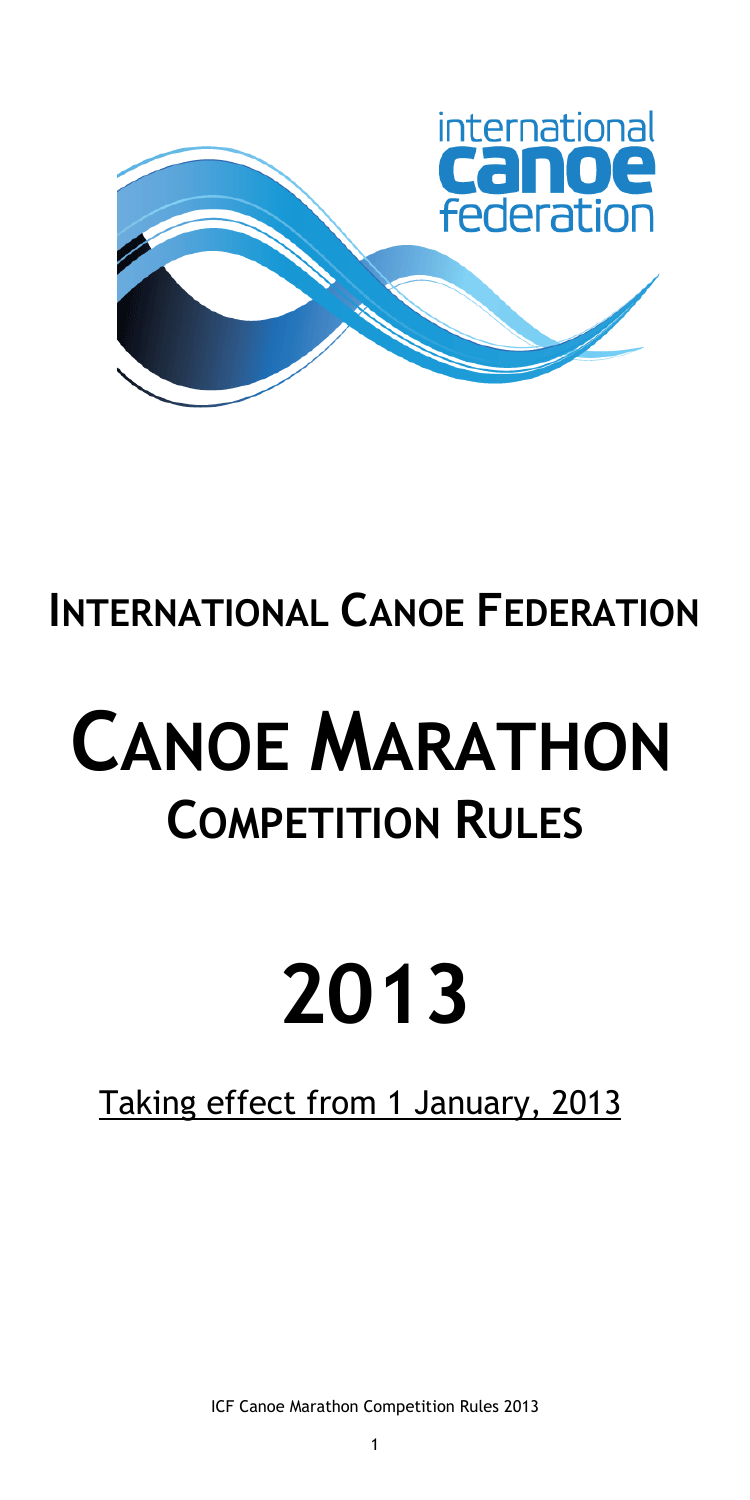# **INTRODUCTION**

The purpose of this document is to provide the rules that govern the way of running Canoe Marathon ICF competitions.

# **LANGUAGE**

The English written language is the only acceptable language for all official communications relating to these Competition Rules and the conduct of all Canoe Marathon ICF competitions.

For the sake of consistency, British spelling, punctuation and grammatical conventions have been used throughout.

Any word which may imply the masculine gender also includes the feminine.

# **COPYRIGHT**

**These rules may be photocopied. Great care has been taken in typing and checking the rules and the original text is available on the ICF website www.canoeicf.com. Please do not re-set in type without consultation.**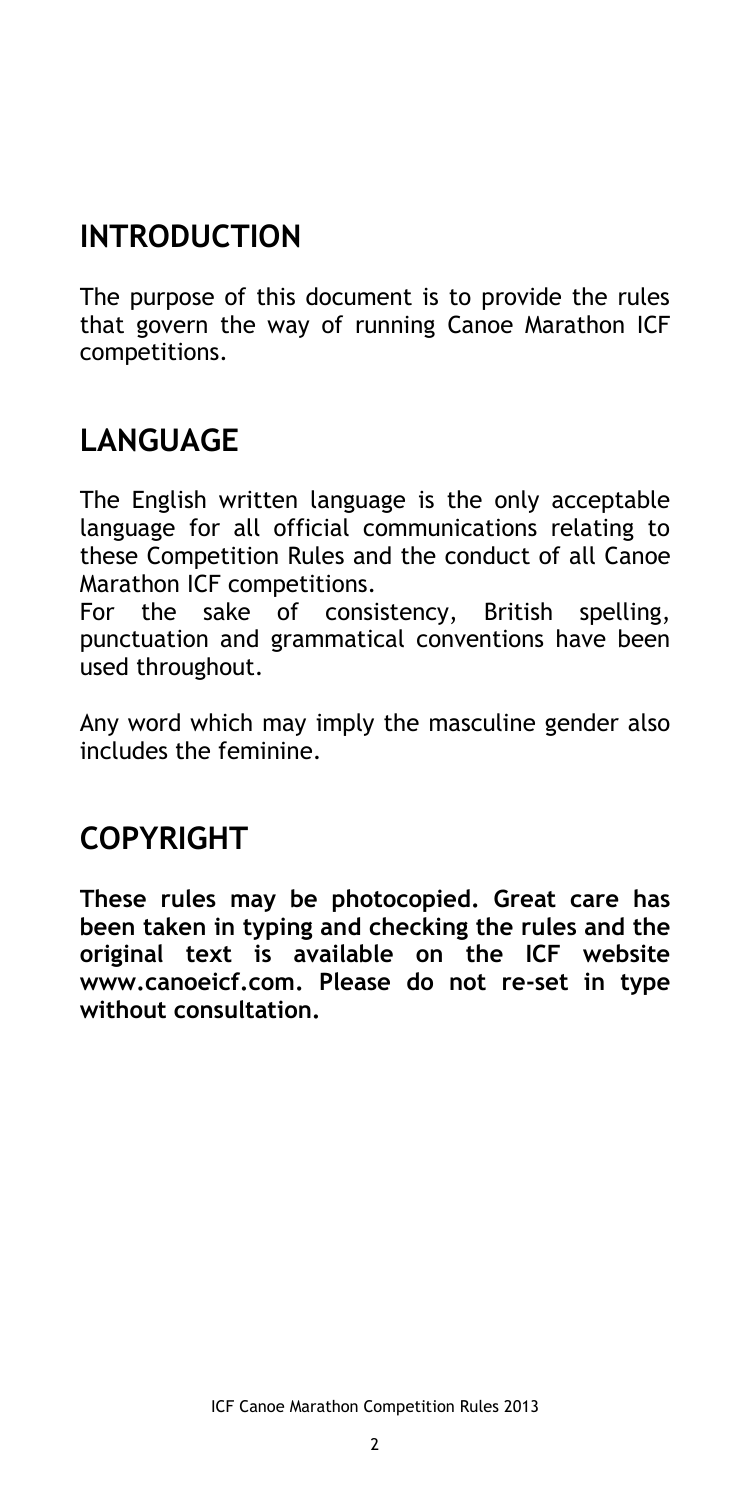# **TABLE OF CONTENTS**

| <b>Article</b><br>Page                                                                                                                                                                                                                                           |
|------------------------------------------------------------------------------------------------------------------------------------------------------------------------------------------------------------------------------------------------------------------|
|                                                                                                                                                                                                                                                                  |
| 5 INTERNATIONAL COMPETITION CALENDAR 8                                                                                                                                                                                                                           |
|                                                                                                                                                                                                                                                                  |
|                                                                                                                                                                                                                                                                  |
|                                                                                                                                                                                                                                                                  |
| <b>CHAPTER III - ORGANISATION OF THE COMPETITIONS11</b>                                                                                                                                                                                                          |
| 11 INTERNATIONAL CANOE MARATHON OFFICIALS.14<br>14 ACCEPTANCE OF ENTRIES AND PROGRAMME17<br>15 ALTERATIONS IN ENTRIES AND WITHDRAWALS18<br>16 ALTERATIONS IN THE SEQUENCE OF EVENTS  18<br>19 CANOE AND PERSONAL NUMBERS 19<br>20 INSTRUCTIONS FOR COMPETITORS19 |
|                                                                                                                                                                                                                                                                  |
|                                                                                                                                                                                                                                                                  |
| <b>CHAPTER V - SPECIAL RULES FOR WORLD</b>                                                                                                                                                                                                                       |
| 37 INVITATIONS, ENTRIES AND PROGRAMME32                                                                                                                                                                                                                          |

ICF Canoe Marathon Competition Rules 2013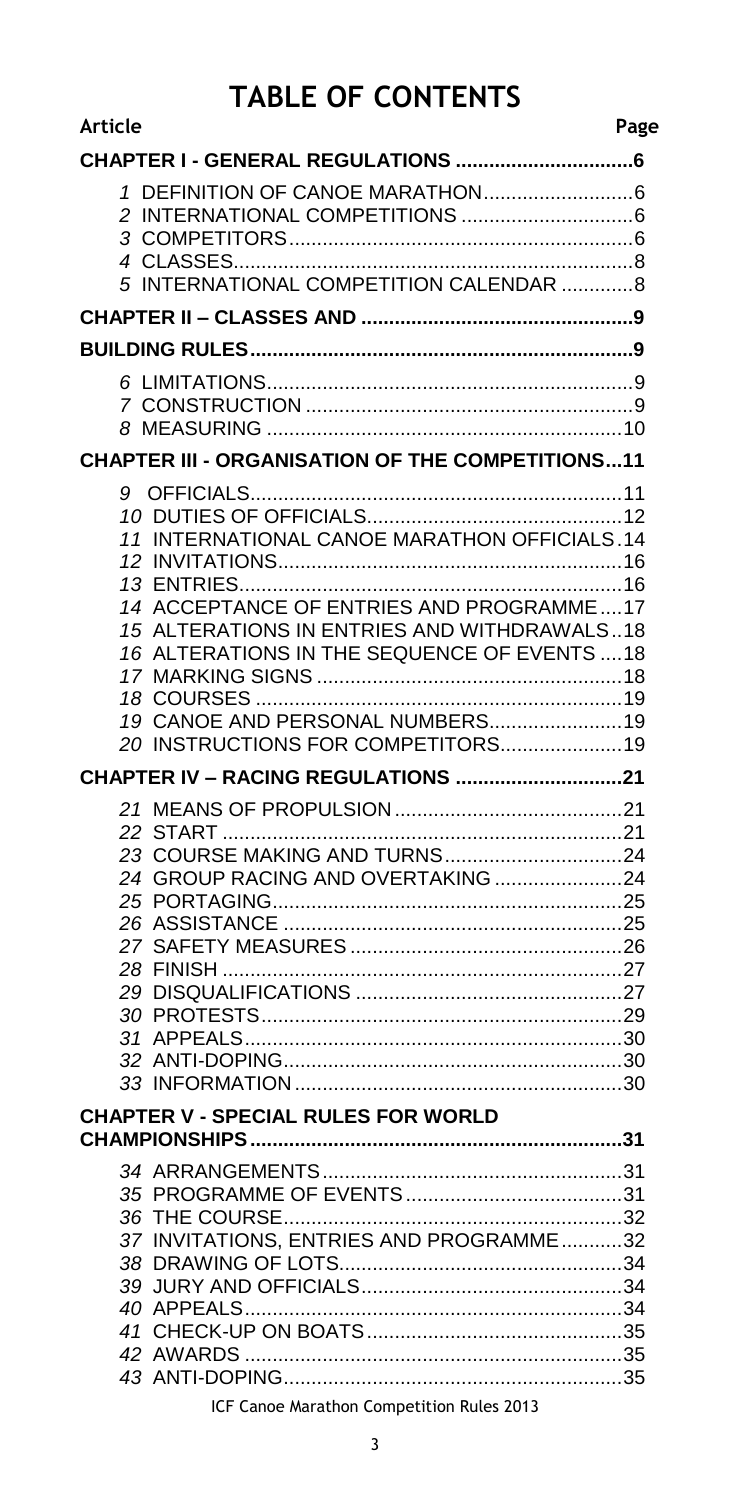| <b>APPENDIX I: STANDING BYELAWS TO THE</b>   |  |
|----------------------------------------------|--|
| <b>PREPARATION AND ORGANISATION OF WORLD</b> |  |
|                                              |  |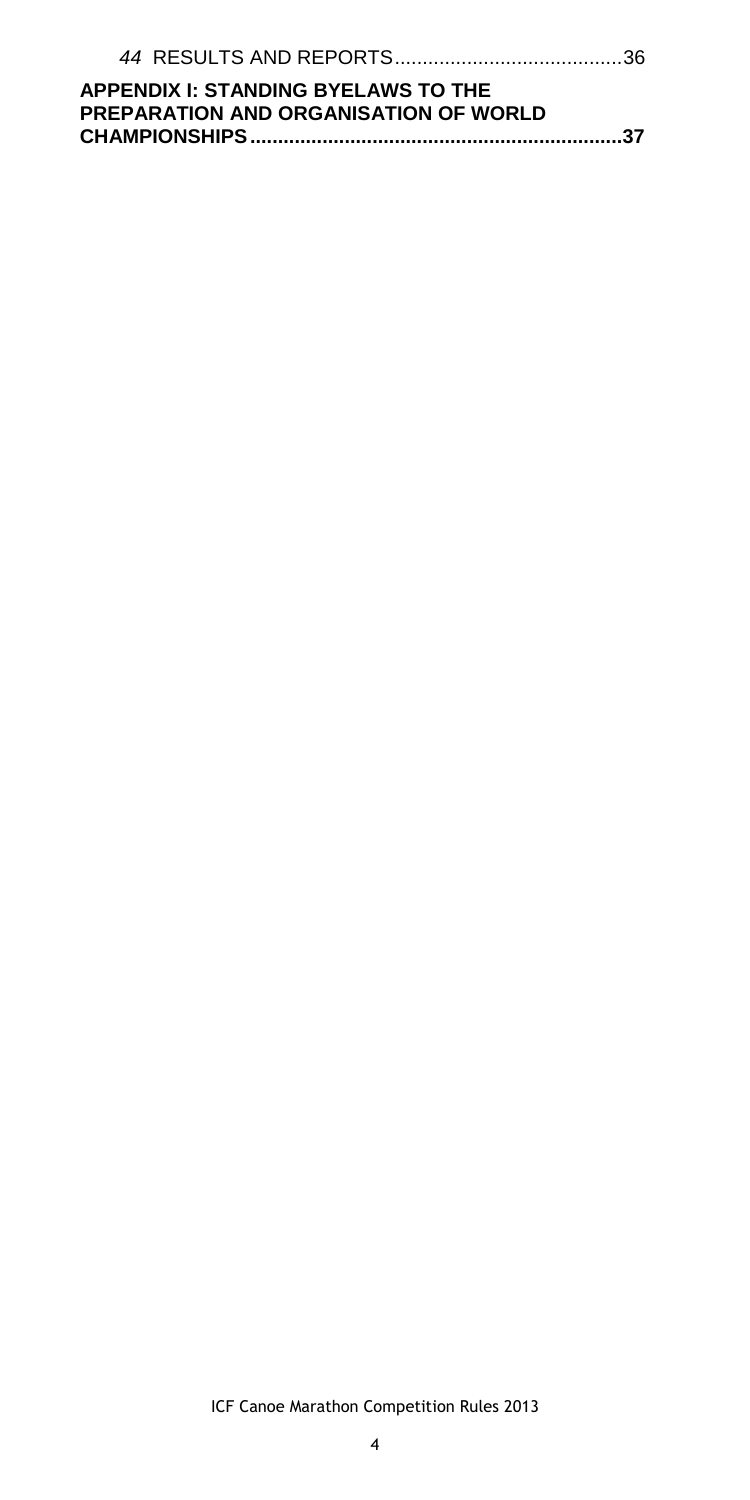# **List of Abbreviations**

| <b>COMPETITOR</b>   | Male or female competitor                                                                      |
|---------------------|------------------------------------------------------------------------------------------------|
| <b>ICF</b>          | International Canoe Federation                                                                 |
| <b>CAMC</b>         | <b>Canoe Marathon Committee</b>                                                                |
| [GR]                | General Rule (to be changed only by<br>the ICF Congress)                                       |
| [TR]                | Technical Rule (may be changed by<br>the ICF Board of Directors)                               |
| <b>COMPETITIONS</b> | World Championships, World Cups, and<br>international competitions                             |
| <b>CATEGORIES</b>   | Kayak Men, Kayak Women, Canadian<br>Men, Canadian Women                                        |
| <b>CLASSES</b>      | K1 Men, K2 Men, K4 Men, K1 Women,<br>K2 Women, K4 Women, C1 Men, C2<br>Men, C1 Women, C2 Women |
| <b>EVENTS</b>       | Each class in each age groups                                                                  |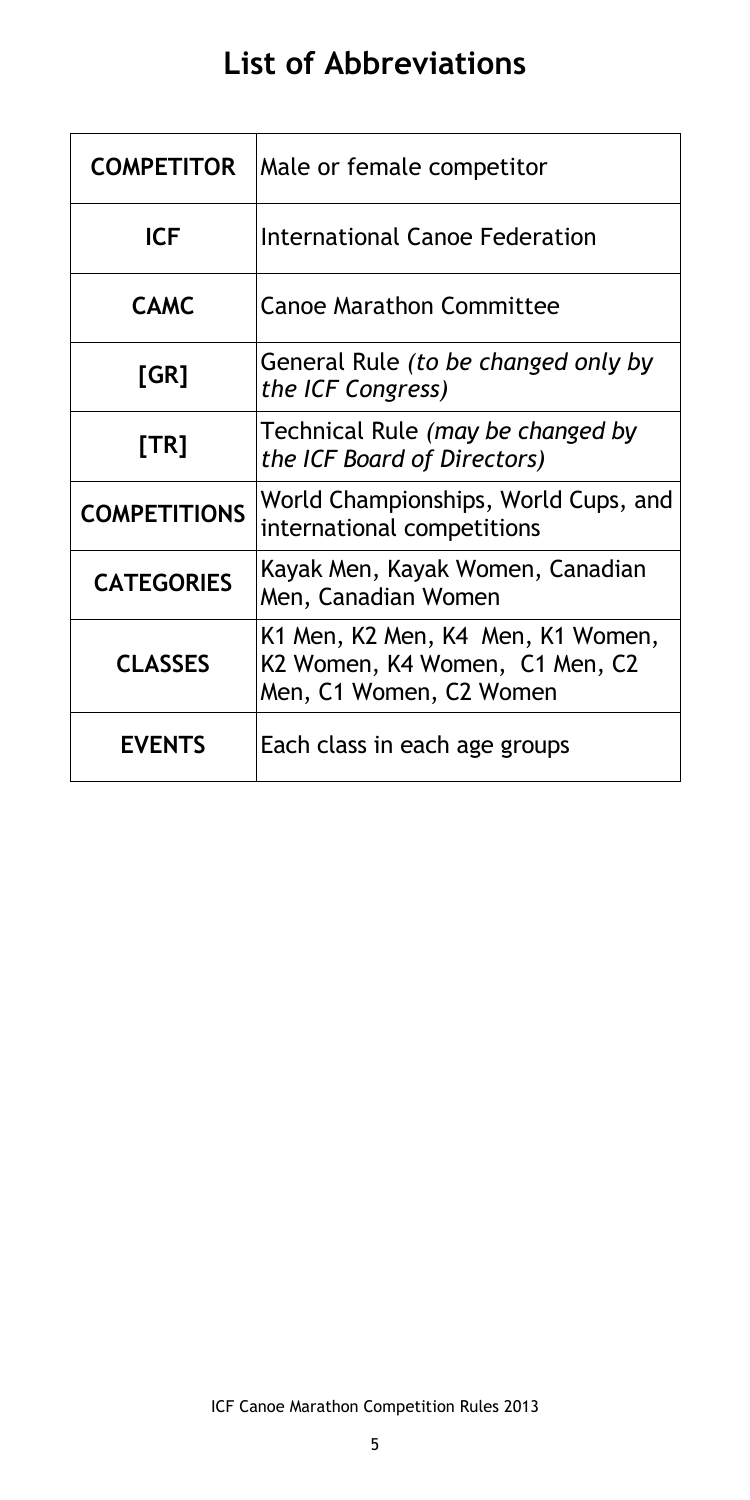# <span id="page-5-0"></span>**CHAPTER I - GENERAL REGULATIONS**

# <span id="page-5-1"></span>**1 DEFINITION OF CANOE MARATHON [GR]**

In Canoe Marathon the competitor races over a designated long distance course on water not subject to prescribed standards. The competitor must take the water as it is found and be prepared, if it is necessary, to carry his or her canoe around an impassable obstacle, or between two waterways.

# <span id="page-5-2"></span>**2 INTERNATIONAL COMPETITIONS [GR]**

**2.1** All competitions announced as international shall be held in accordance with the regulations of the ICF.

**2.2** Competitions arranged by the National Federations or their clubs are considered international if competitors of a foreign country are invited to participate. These competitions must be controlled by at least one accredited official in possession of a valid international official card.

**2.3** Canoeing competitions in Continental and Regional Multisport Games and Championships shall be organised under the ICF Rules and Regulations for World Championships for that discipline.

**2.4** The organisation and programme of the canoeing competitions in Multisport Games on global level must be approved by the ICF and for continental level by the Continental Canoeing Associations.

# <span id="page-5-3"></span>**3 COMPETITORS [GR]**

**3.1** Only members of clubs or associations affiliated with an ICF National Federation have the right to participate in an international competition.

**3.2** A competitor is always allowed to take part individually in an international competition, but must in each case obtain special permission from his/her National Federation.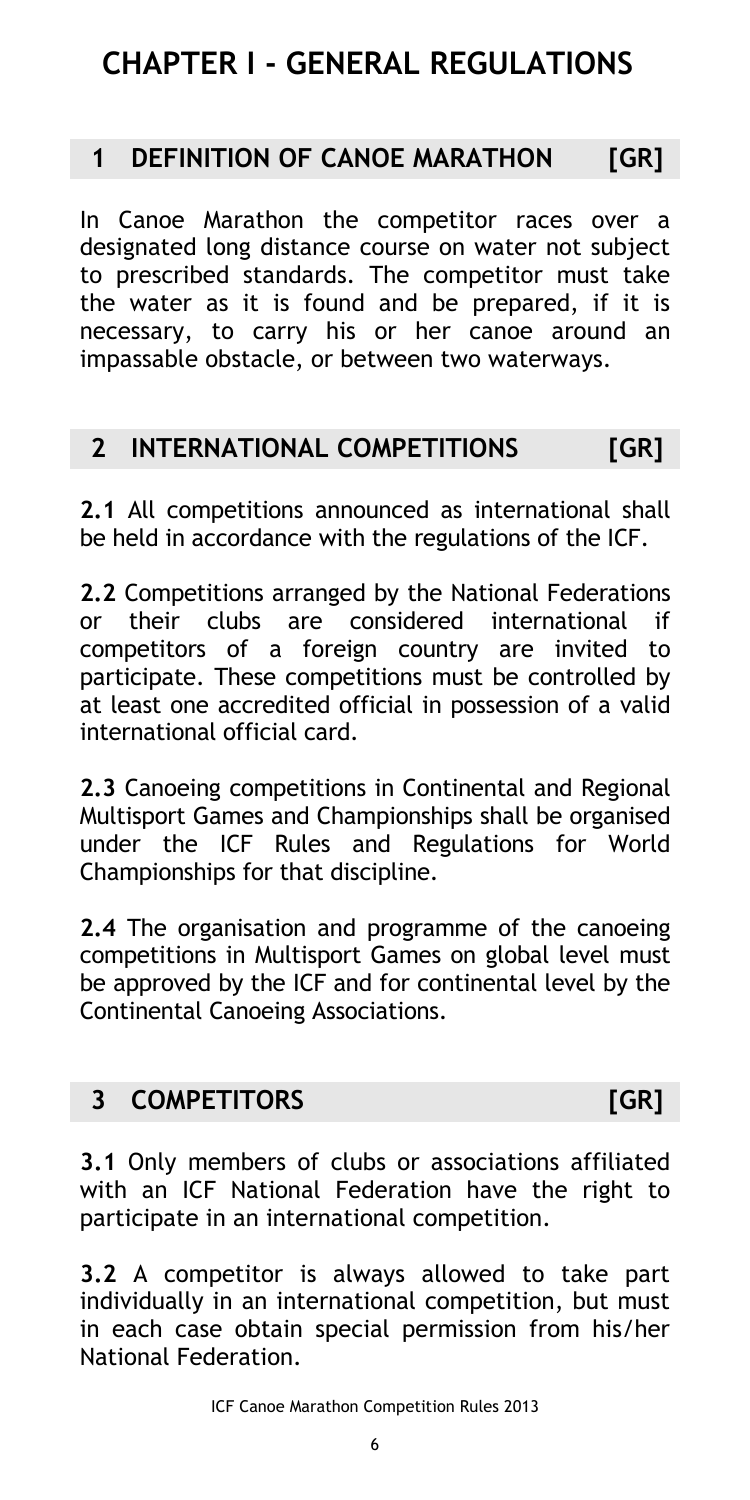**3.3.1** A competitor may take part on behalf of the Federation in a foreign country in which he/she is domiciled, if he/she obtains the authorisation of his/her Federation of origin. This authorisation has to be sent before  $30<sup>th</sup>$  November prior to the year concerned to the ICF Headquarters with a copy to the Chair of the ICF Canoe Marathon Committee. The same procedure applies, should the competitor change back his/her starting right to the federation of origin.

**3.3.2** If he/she has lived for 2 years or more in this foreign country, the approval of his/her Federation is no longer required. This rule does not apply in the case of a competitor who leaves his/her country of origin to marry in another country. He/she can, in this case, compete for his/her new Federation without awaiting the delay of 2 years.

**3.3.3** A competitor may not compete for more than one Federation in any one calendar year in the sport of canoeing.

**3.4** The first year a junior competitor can compete is the year in which his/her  $15<sup>th</sup>$  birthday falls, and the last year he/she may compete as a junior is the year in which his/her  $18<sup>th</sup>$  birthday falls.

The first year an Under 23 competitor can compete is the year in which his/her  $15<sup>th</sup>$  birthday falls, and the last year he/she may compete as a junior is the year in which his/her 23<sup>rd</sup> birthday falls.

**3.5** A competitor can compete in a Masters event in the year he or she reaches the lower limit of the age category, i.e. in the 35-39 age group in the year of his or her 35th birthday. In K2, C2 or K4 events the age of the youngest competitor will control the category in which a crew can compete. Age group categories will commence from age 35-39 and increase upwards in 5 year age brackets.

**3.6** Each National Federation shall ensure that their competitors are in a good state of health and fitness which allows them to compete at a level commensurate with the competition level of the particular event and ensure each competitor, team official and the National Federation carries appropriate health, accident and property insurance covering their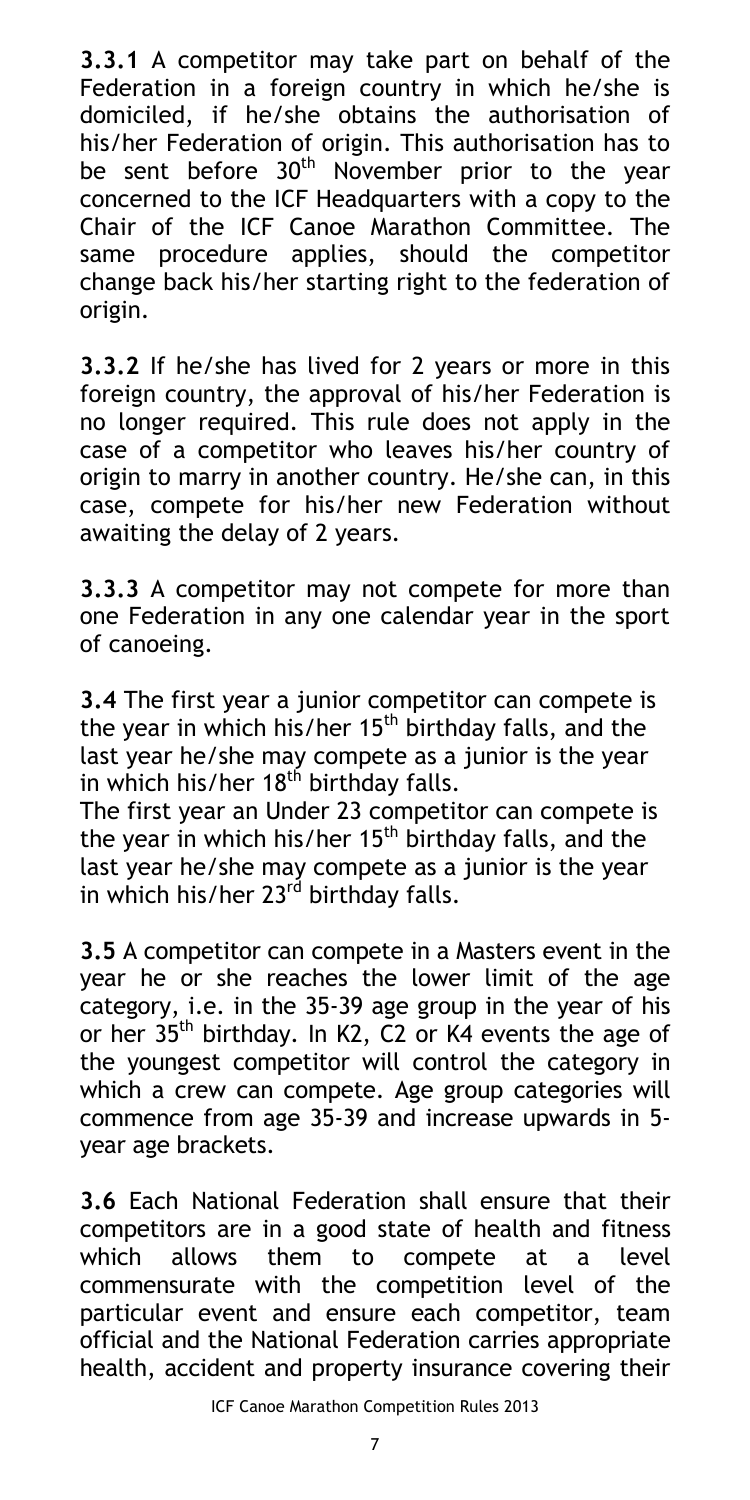persons, equipment and property.

# <span id="page-7-0"></span>**4 CLASSES [GR]**

Canoe Marathon races may be run in the following classes:

| Men:   | $K-1$ , $K-2$ , $K-4$ , $C-1$ , $C-2$ |
|--------|---------------------------------------|
| Women: | $K-1$ , $K-2$ , $K-4$ , $C-1$ , $C-2$ |
| Mixed: | $K-2, C-2$                            |

#### <span id="page-7-1"></span>**5 INTERNATIONAL COMPETITION CALENDAR [GR]**

## **INTERNATIONAL COMPETITION CALENDAR is different to the ICF COMPETITION CALENDAR (ICF events only)**

**5.1** Only a National Federation may apply for an event to be entered in the International Competition Calendar.

Only members of the ICF may apply for of events to the Calendar.

**5.1.1** An application will be made using a form established by the ICF and published on the ICF website.

**5.1.2** By the 1<sup>st</sup> of January the year before, the calendar of ICF Competitions (WCh and WCup) will be published. The deadline for applications for international events will be the  $1<sup>st</sup>$  of March the year before (2 months after the publication of the ICF Competition Calendar).

**5.2** The Competition Commission will approve the complete calendar of competitions. Once approved the Calendar will be final.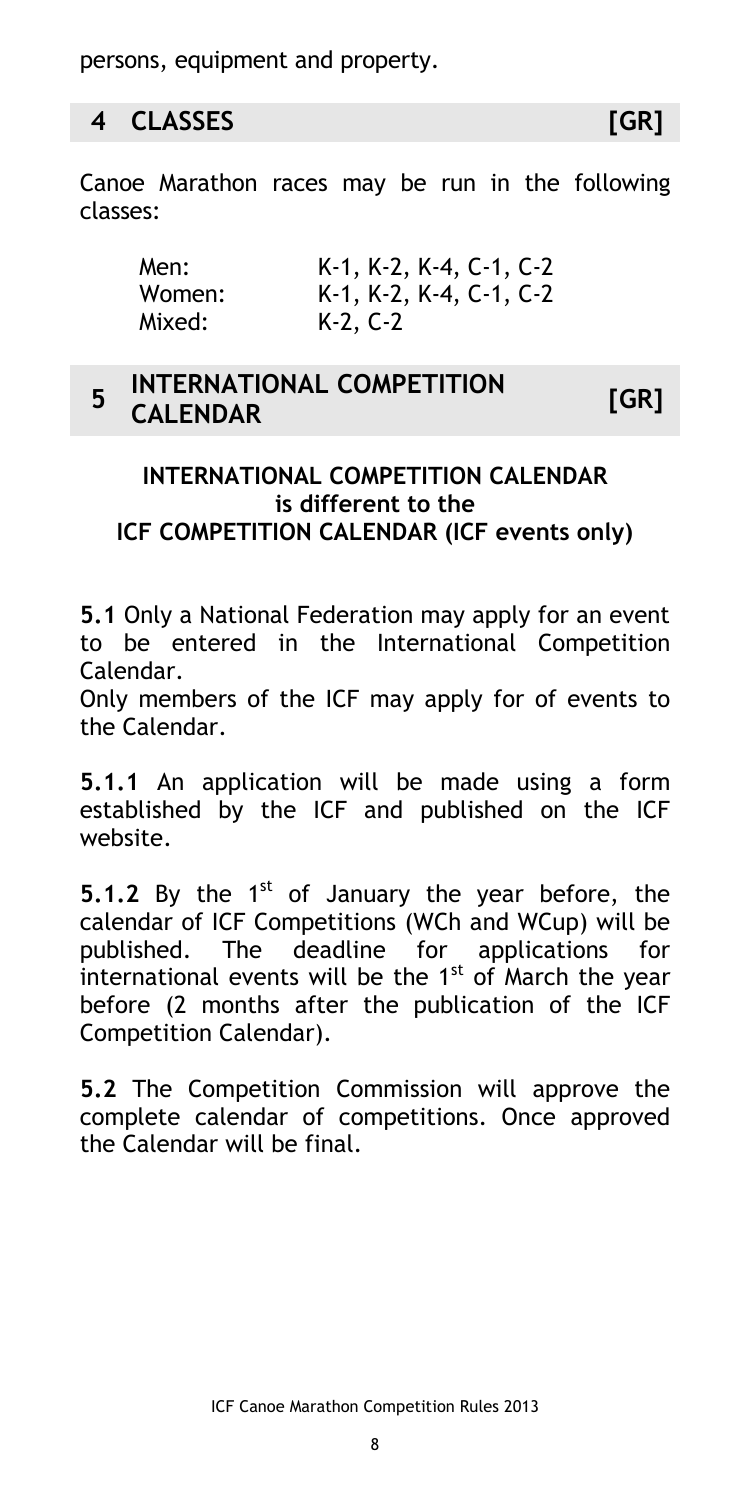# <span id="page-8-0"></span>**CHAPTER II – CLASSES AND BUILDING RULES**

# <span id="page-8-2"></span><span id="page-8-1"></span>**6 LIMITATIONS [TR]**

|                | C2    | C <sub>1</sub>   | K4               | K <sub>2</sub> | K <sub>1</sub>    |
|----------------|-------|------------------|------------------|----------------|-------------------|
| Max.<br>length | 650cm | 520cm            | 1100cm           | 650cm          | 520 <sub>cm</sub> |
| Min.<br>weight | 14kg  | 10 <sub>kg</sub> | 30 <sub>kg</sub> | 12kg           | 8kg               |

# *Trademarks* **[GR]**

The guidelines for any advertising material carried on the clothing and equipment of paddlers should be as follows:

- a. The advertising of tobacco smoking and strong spirit drinks will not be accepted.
- b. The ICF and National Federation organising an ICF event should not engage in any exclusive sponsorship advertisement.
- c. National Federations participating in the World and Continental Championships should have a uniform advertising design identifying sponsors.
- d. All advertising material should be placed in such a way that it does not interfere with competitors' identification and does not affect the outcome of the race.
- e. All advertising material used should be in accordance with the IOC Athletes Code and the ICF Eligibility Rule.

Any boat, accessory or article of clothing, which does not comply with the above mentioned conditions will be ineligible for use during the competition.

Teams are responsible for their own equipment.

# <span id="page-8-3"></span>**7 CONSTRUCTION [TR]**

*a) Kayaks*

All kinds of building materials are permitted. Sections and longitudinal lines of the hull shall not be concave (only horizontally and vertically). Steering rudders are allowed. The maximum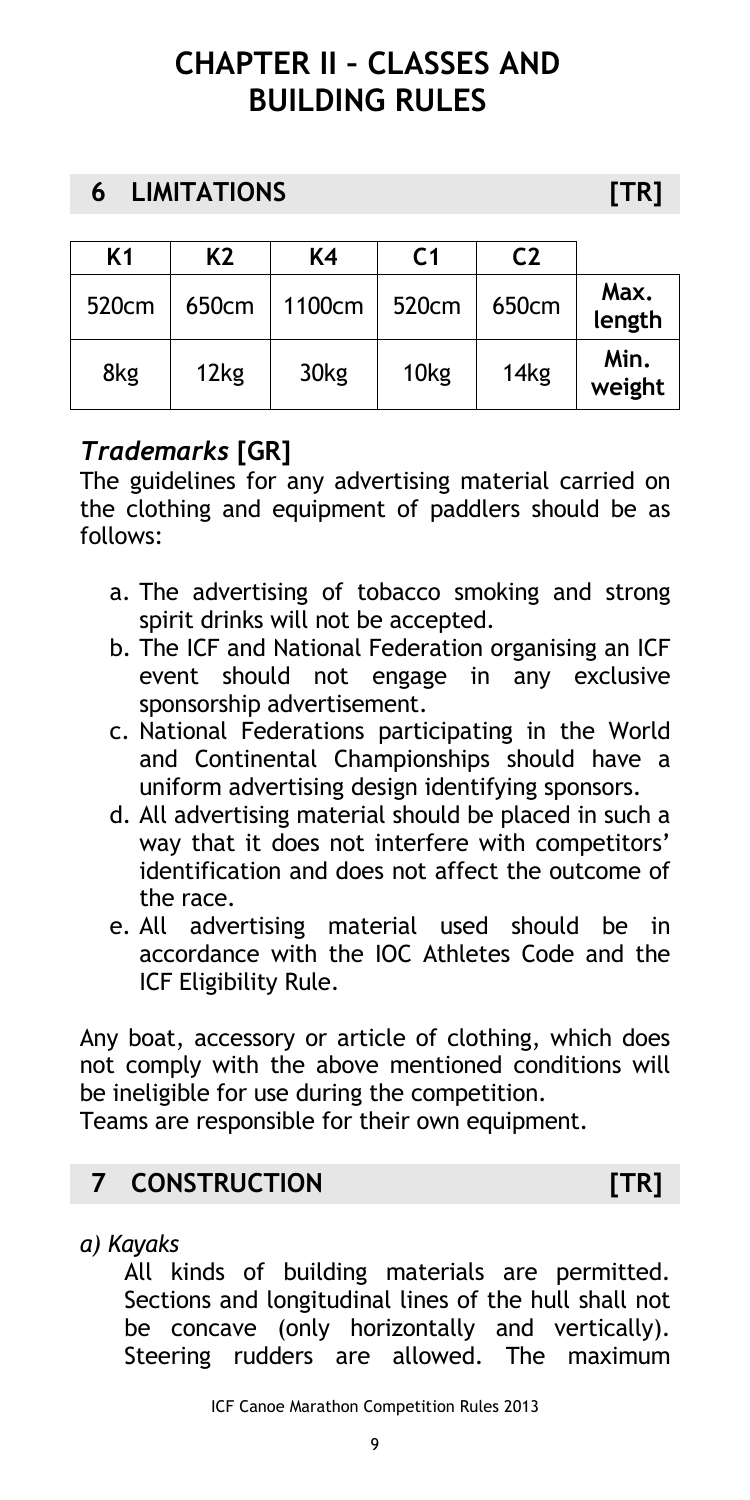thickness of the rudder blade must not exceed 10 mm in the case of K-1 and K-2 if the rudder blade forms an extension to the length of the kayak.

b) *Canoes*

All kind of building materials are permitted. Sections and longitudinal lines of the hull shall not be concave (only horizontally and vertically). The canoe must be built symmetrically upon the axis of its length.

Steering rudders or any guiding apparatus directing the course of the canoe are not allowed. A keel, if any, must be straight, shall extend over the whole length of the canoe and shall not project more than 30 mm, below the hull.

The C1 and C2 may be entirely open. The minimum length of the opening shall be 280cm and the edge of the side of the craft (gunwale) can extend maximum 5cm into the craft along the whole defined opening. The boat can have maximum three strengthening bars with a width of maximum 7 cm each. Removable spray decks may be used.

c) *Bailers*

Manually operated pumps may be fitted in both canoes and kayaks. Bailers which interrupt the line of the hull are not permitted. Electrically operated pumps may only be used when the race organisers require it on safety grounds. Automatic or pump bailers may be fitted in both kayaks and canoes.

d) No foreign substance may be added to boats which give competitors an unfair advantage. The use of hull lubricants is not permitted

# <span id="page-9-0"></span>**8 MEASURING [TR]**

The length of a kayak or canoe shall be measured between the extremes of the stem and stern. Stern bands or other protection of the stem or stern, if any, are to be included. Any rudder forming a continuation of the length of a kayak is not included in the measurement. The weight of a kayak or canoe shall be measured when the boat has been emptied of excess water and may include buoyancy, seats, footrests, steering gear and fixed pumps, but excluding paddles, spray decks and drink containers.

ICF Canoe Marathon Competition Rules 2013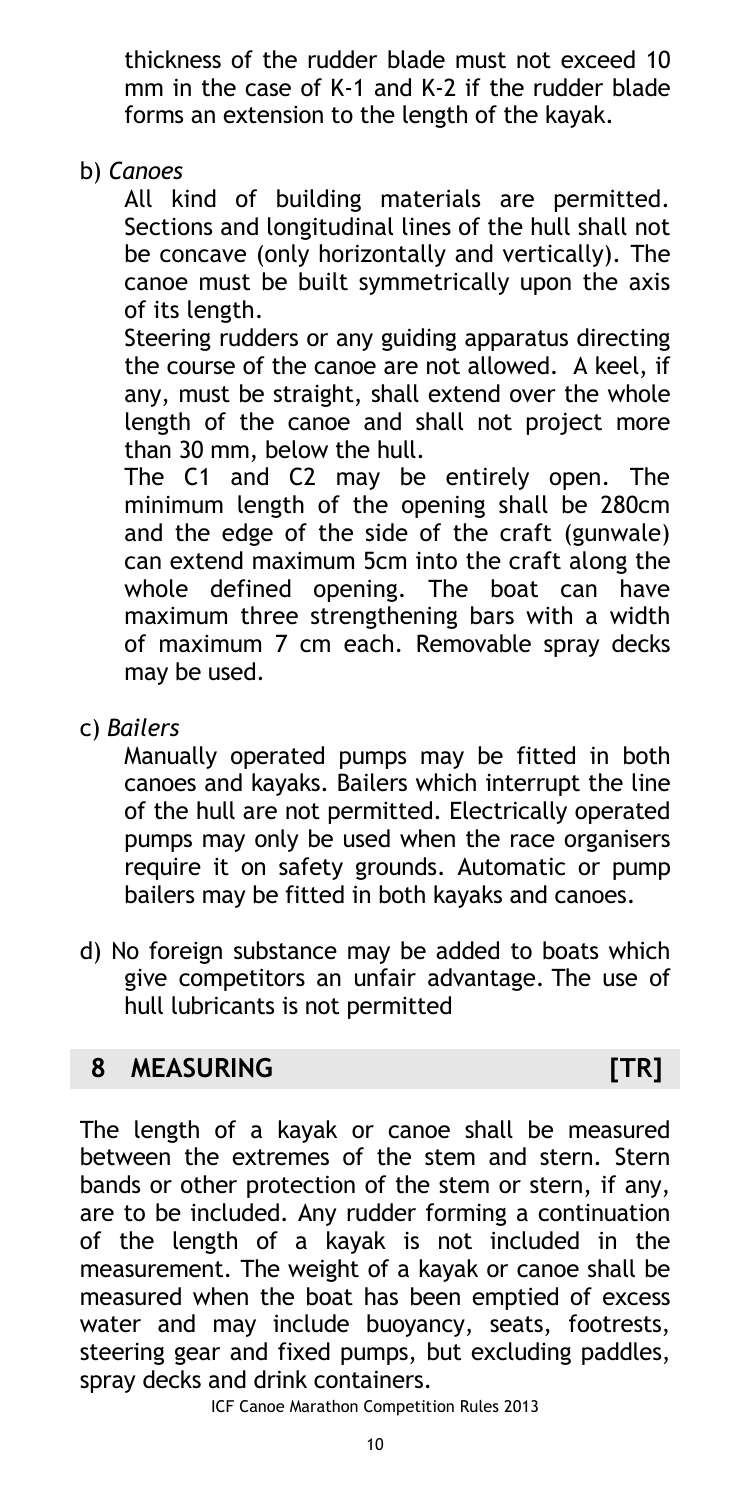# <span id="page-10-0"></span>**CHAPTER III - ORGANISATION OF THE COMPETITIONS**

# <span id="page-10-1"></span>**9 OFFICIALS [GR/TR]**

**9.1** International competitions shall be held under the supervision of the following officials:

*Chief Official Safety Officer Chief Course Umpire Competition Manager Competition Secretary Starter(s) Aligner Course Umpires Finishing Line Judge(s) Timekeeper(s) Boat Scrutineer Raft Marshall Announcer Sport Presentation Officer*

**9.2** If circumstances permit, one person may function in two of the above positions. The top management of the Competition shall be in the hands of the Competition Committee which shall consist of:

*Chief Official Safety Officer Chief Course Umpire*

- **9.3** The *Competition Committee* shall:
	- a) Organise the competition and supervise its arrangements;
	- b) In the event of inclement weather or other unforeseen circumstances which make it impossible to carry out or finish the competition, postpone the competition and decide on another time when it may be held, or abandon the competition, or, if the competition has already begun, abandon or reschedule the competition;
	- c) Hear any protests that may be made and settle any disputes that may arise;
	- ICF Canoe Marathon Competition Rules 2013 d) Decide on matters concerning disqualifications in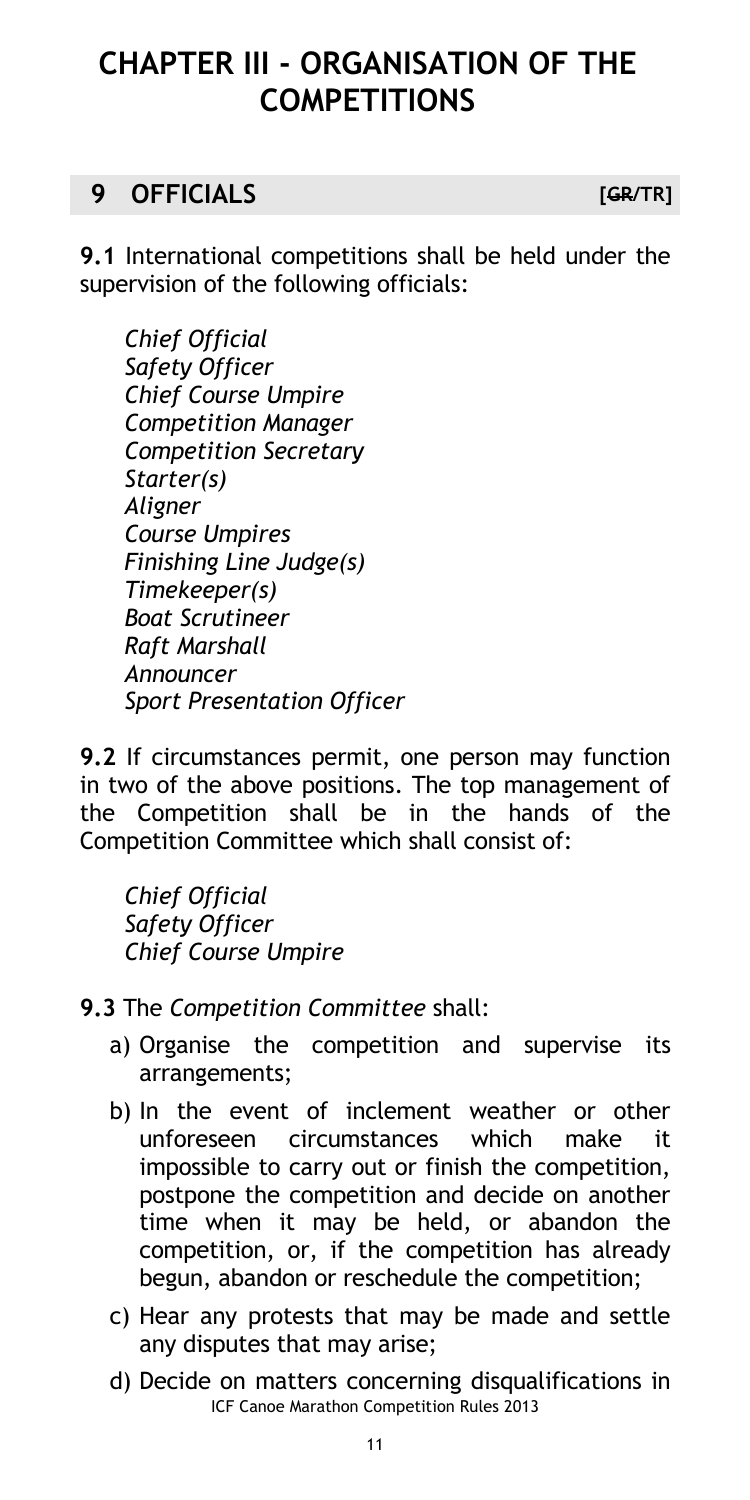cases where the regulations have been broken during the competition. The decision of the Committee shall be based on the ICF Canoe Marathon Rules. Penalties in accordance with the ICF Statutes may also be imposed (i.e. disqualification for a longer period than the duration of the competition in question);

e) Before any decision is made regarding an alleged infraction of the rules, hear the opinion of the officials who are in control of the race, if it is felt to be of importance in clearing up the alleged offence.

**9.3.1** The *Competition Committee* may disqualify any competitor who behaves improperly or who by his or her conduct or speech shows contempt towards the officials, other competitors or onlookers.

**9.3.2** A member of the Competition Committee may not participate in a judgment connected with the disqualification of a competitor from his or her own national federation.

# <span id="page-11-0"></span>**10 DUTIES OF OFFICIALS [TR]**

**10.1** The *Chief Official*, who is also the Chair of the Competition Committee, shall decide all matters arising during the actual contest, which are not dealt with in these rules.

**10.2** The *Competition Manager* is responsible for the preparation and running of the competition.

**10.3** The *Competition Secretary* is responsible for recording the results and preparing lists of prizewinners. He or she must keep the minutes of the proceedings of any protest meetings. He or she must provide the Press Official with all necessary information regarding the running of the event or the results.

**10.4** The *Starter* decides all questions concerning the start of the races, and alone is responsible for decisions as to false starts and he or she must see to it that the starting gun or pistol is in working order. The starter must order the competitors to their places and carry out the start in accordance with the Canoe Marathon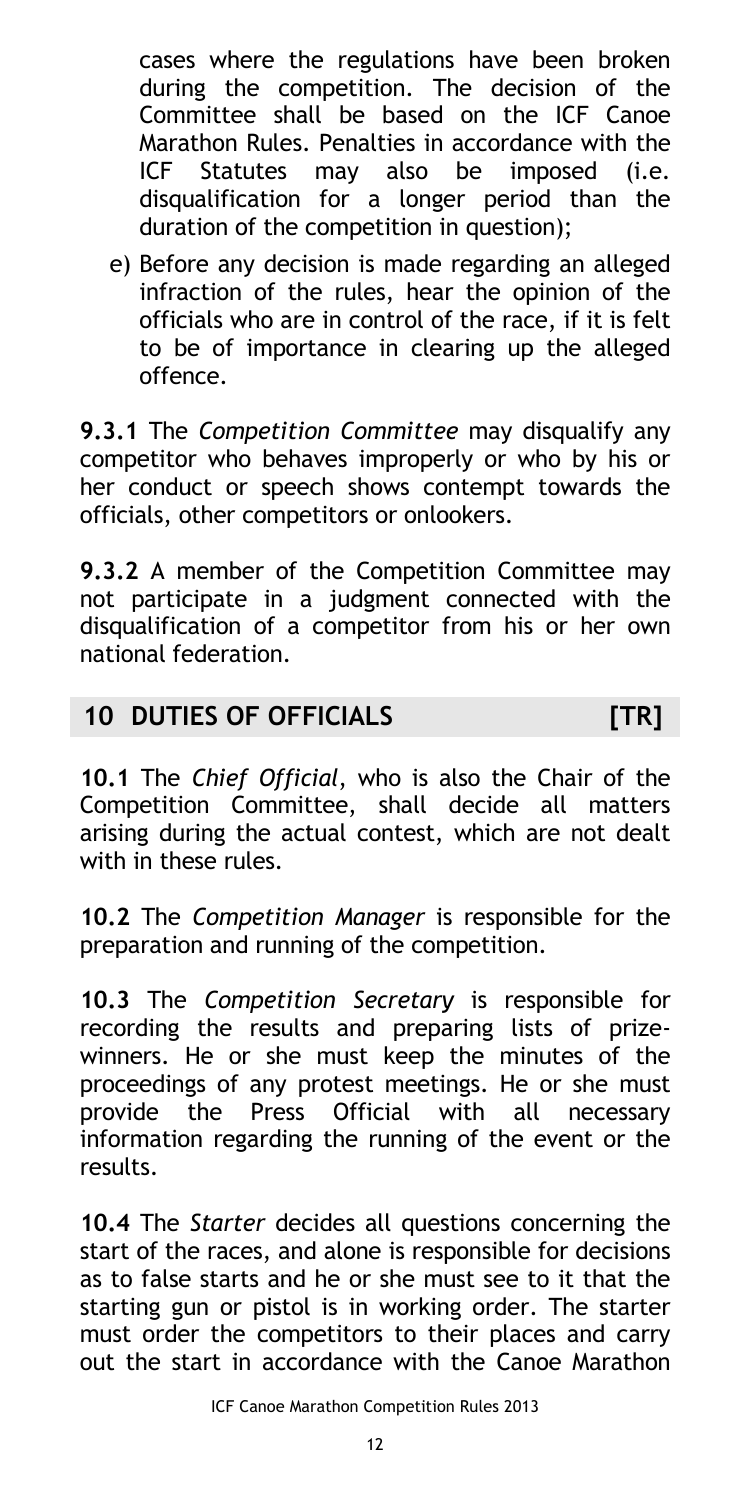Rules. The language used shall be English. The starter's decision is final.

**10.5** The *Aligner* is responsible for bringing the boats to the starting line with the least possible delay. The language used shall be English.

**10.6** The *Course Umpire* shall ensure that during a race the rules are complied with. If the rules are broken, the Umpire shall report the infraction to the Chief Official, who, in turn, shall refer it to the Competition Committee. The Competition Committee shall then decide whether any of the competitors concerned shall be disqualified, or not. The Course Umpire shall appoint officers to supervise the control points along the course.

**10.7** The *Finishing Line Judges* decide the order in which the competitors have crossed the finishing line. They shall be placed at the finishing line. If the judges differ regarding the placing of two or more of the competitors, the disagreement shall be decided by a simple majority. In the case of equal voting, the Chief Judge shall exercise a casting vote. The decision of the judges is final.

**10.8** The *Timekeepers* are responsible for recording the times. Before each race the Chief Timekeeper shall establish that the watches or other time-keeping equipment are working satisfactorily.

### **10.9** The *Boat Scrutineer*

Prior to World Championships, World Cups, World Games and Continental Championships the event organiser shall provide a weighing machine in a suitable place so that team may check the weight of their boats. It is the responsibility of the Teams to either use this facility or not as they wish. After the race the Scrutineer will check the dimensions, equipment and weight of the boats to ensure they comply with the ICF Marathon Rules. Should any not comply then they shall be referred to the Competition Committee for disqualification.

### **10.10** The *Raft Marshall*

a) Confirms that the boat and equipment and clothing of the competitor/s complies with the requirements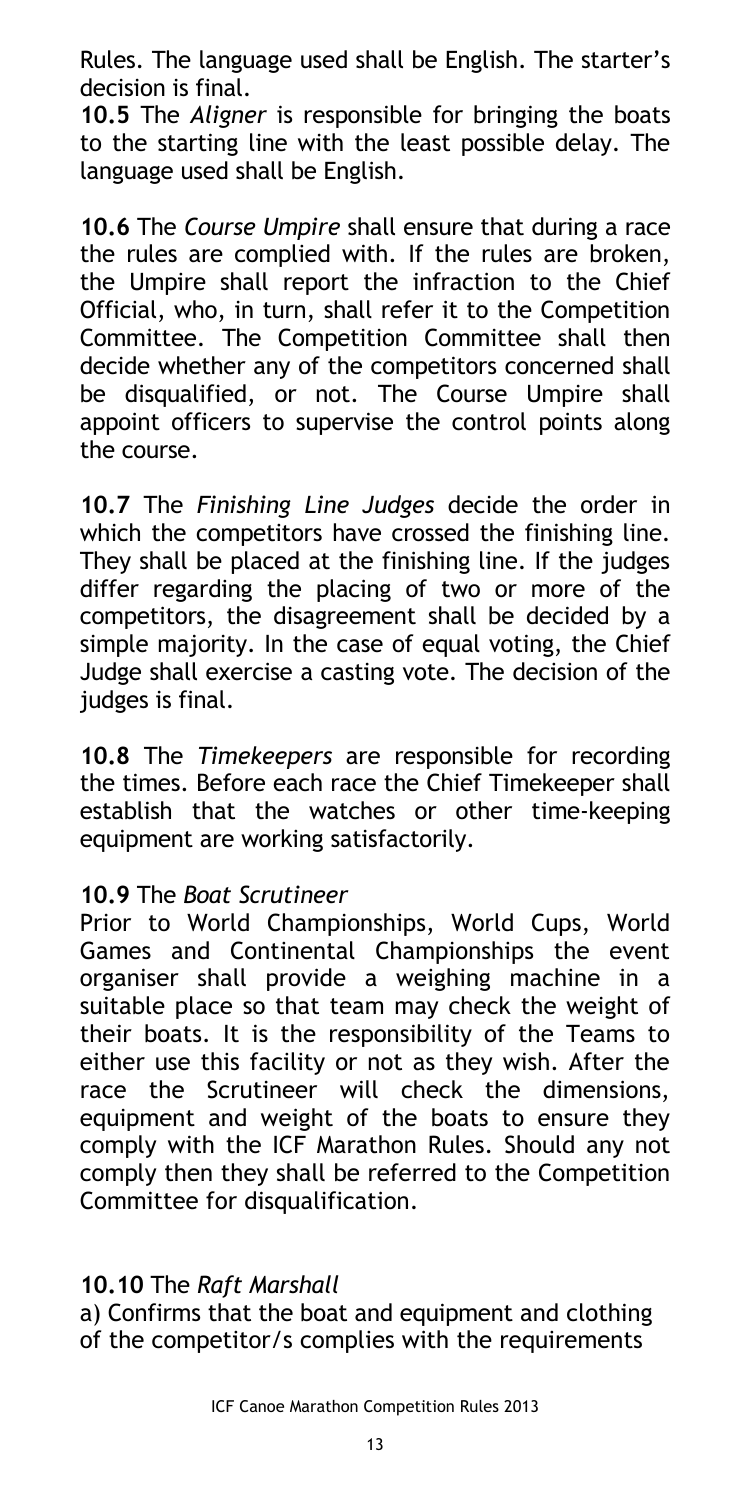of the competition regulations and confirmed at the team leaders meeting.

b) When satisfied dispatches the boats to the starting place as set down in the competition regulations and confirmed by the team leaders meeting.

**10.11** The *Safety Officer* is responsible for advising the Competition Committee on the safety measures necessary, and for seeing that these are taken.

**10.12** The *Announcer*, on the instructions of the Competition Organizer, announces the start of each race, the order of starting, and the placing of the competitors during the race. After the race is finished he or she will announce the results.

**10.13** The *Sports Presentation Officer* shall be responsible for arranging the following when appropriate;

- a) Commentary
- b) Sound facilities
- c) TV and livestream
- d) Web service

e) Public announcement of results in co-ordination with the results team

- f) Spectator facilities
- g) Marketing of the event
- h) Media facilities

**10.14** In World Championships, all officials must be recognised International Canoe Marathon Officials with valid certificate.

# <span id="page-13-0"></span>**<sup>11</sup> INTERNATIONAL CANOE MARATHON OFFICIALS** CANOL MANATHON [GR]

### **11.1** Examination**:**

**11.1.1** Examination Organization

- Officials Examination is organised at every World Championships if there is sufficient interest.
- In case out-of-World Championships examinations, only Continental Associations or National Federations are entitled to apply to hold an examination. This is done together with the application for the Competition Calendar using a form established by the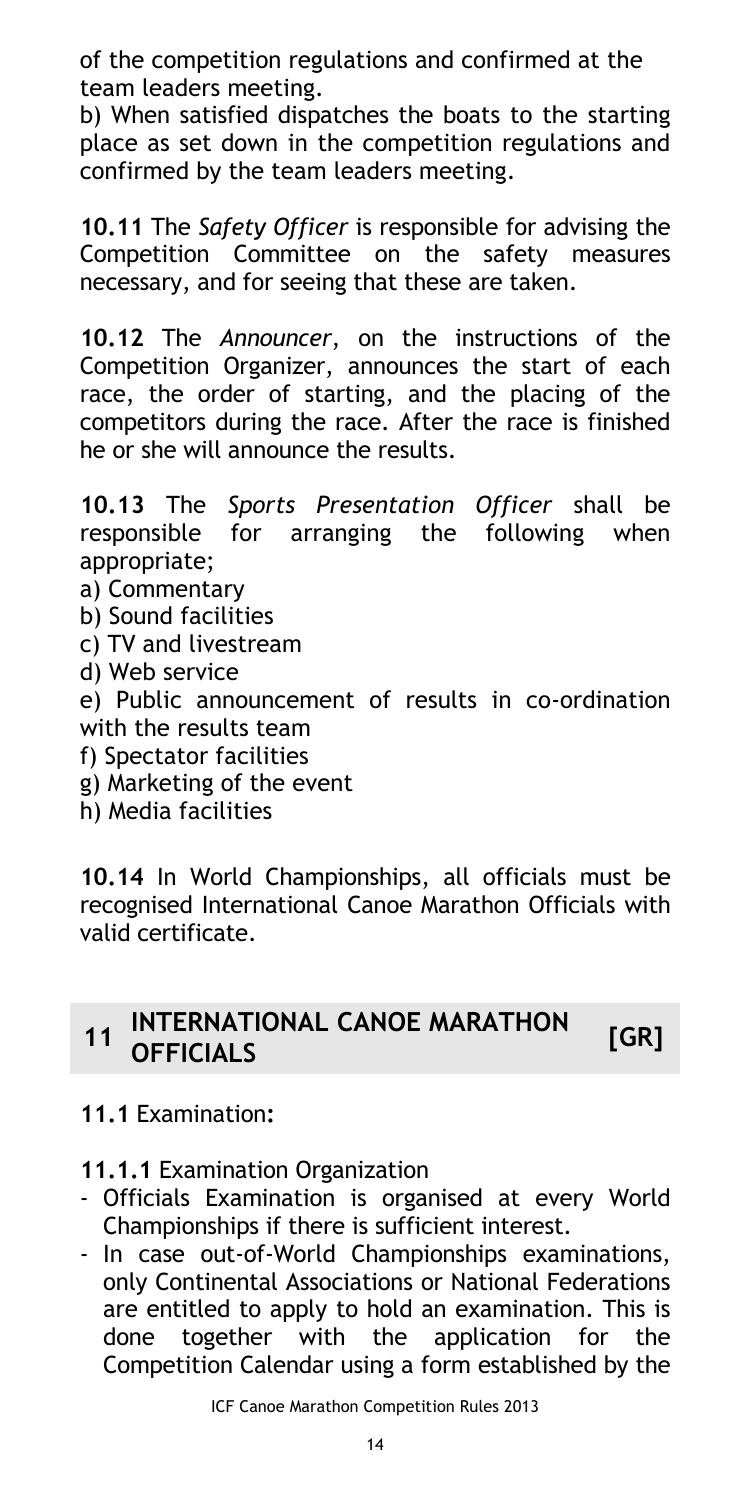ICF and published on the ICF website.

Application deadlines are the same as for the International Competition Calendar. The Examination Calendar is published on the same date as the International Competition Calendar.

**11.1.2** Examination Candidates

Only National Federations are entitled to nominate candidates for examination at least 30 days before the examination.

The applications must be sent to the ICF Headquarters on the special form designed by the ICF and published on the ICF website. ICF Headquarters is forming a database and forwarding the list of names to the Respectful Committee Chair.

**11.1.3** Examination Procedure

A sub-committee consisting of two members, appointed by the ICF Technical Committee Chair, will hold this examination.

The examination will be carried out in English language for officials who wish to be considered as officials for ICF Competitions and will be based on the knowledge of the ICF Statutes, the ICF Competition Rules and practical experience.

If people take the examination in one of the other official languages, they may not be considered to officiate at ICF Competitions.

**11.1.4** Officials' Cards

After completion of the examination the Respective Chair completes the ICF Official Examination Report and sends it to the ICF Headquarters, where the Official's cards for those who passed the exam are issued and sent to the National Federations.

**11.1.5** Validity and Renewals

Validity and renewals are subject to the Technical Chairs' criteria. If the Officials' Card expires, is lost or destroyed a 20 euro fee for renewal will be charged.

**11.2** Financial Responsibility

National Federations are financially responsible for their Officials (before and after the examination).

For every candidate applied for the examination, a National Federation will be charged 20 €. Total Invoice will be sent to a National Federation in the period between 30 October and 30 November for the current year.

If a National Federation is applying for an examination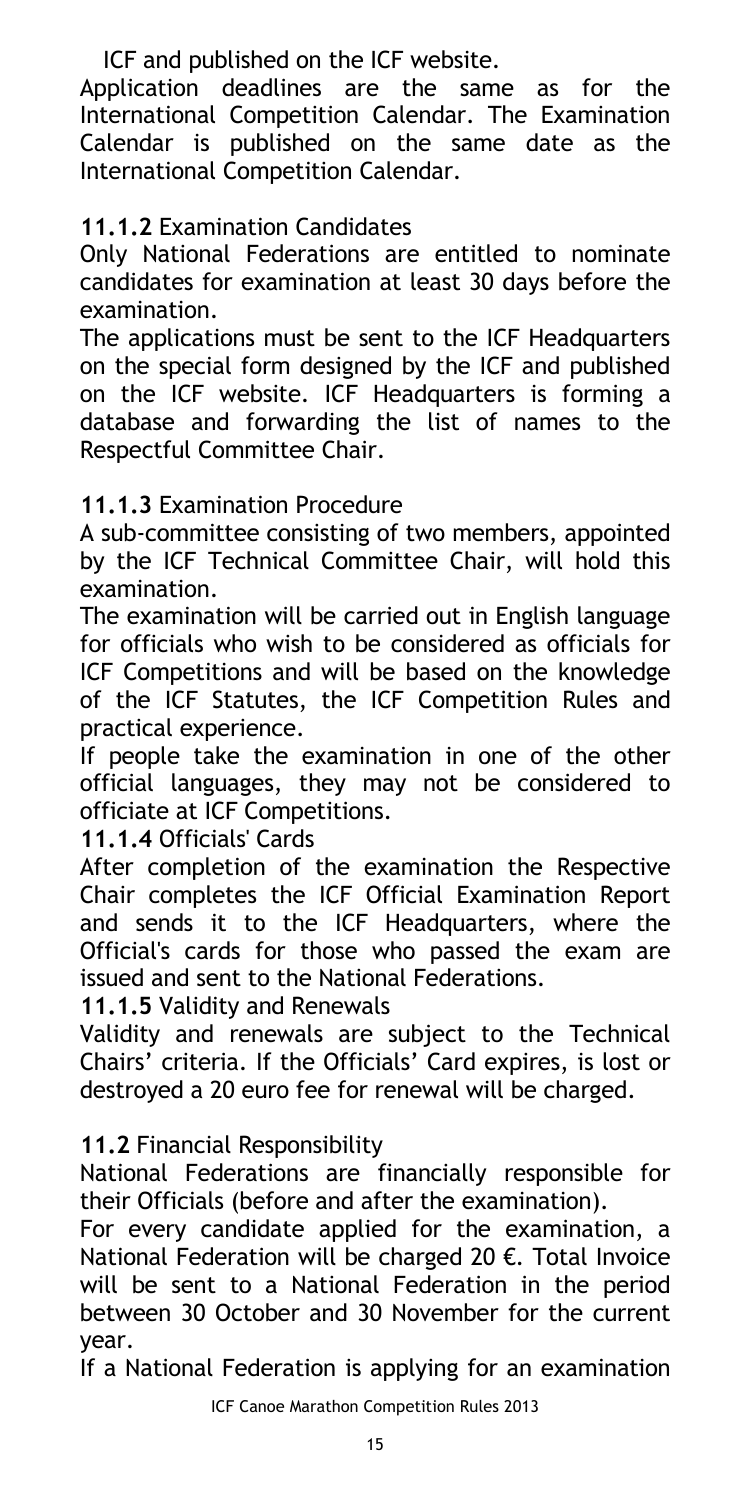out of World Championships, the Federation concerned will cover the examination organisation costs including living and travelling expenses of the examiners.

**11.3** Nomination and Appointment of the Officials for ICF Events

**11.3.1** Only National Federations are entitled to nominate Officials for ICF Events.

**11.3.2** The deadline for submitting proposals is the 1<sup>st</sup> of January in the year of the event.

**11.3.3** The nominations are submitted to the Respective Technical Committee Chair (with a copy to the ICF Headquarters). The Chair will present a list of Officials to the Competition Commission for their approval by the  $1<sup>st</sup>$  of March.

# <span id="page-15-0"></span>**12 INVITATIONS [GR]**

An invitation to an international competition shall contain the following information:

- a) Time and place of the competition
- b) Situation and plan of the course
- c) Classes and distance of races
- d) Sequence and starting times of races
- e) Nature of the course, water conditions and degree of difficulty
- f) Amount of fees
- g) Address to which entries should be sent
- h) Last date for receiving entries. This date shall not be earlier than 14 days before the first day of the competition

Invitations to the World Cups competitions shall be sent to all ICF members at least three (3) months prior to the respective event.

# <span id="page-15-1"></span>**13 ENTRIES [GR]**

**13.1** Entries for an international competition can be made only through the National Federation and in accordance with the regulations given in the invitation. An entry shall, however, always contain the following:

- a) The name of the club or federation to which the competitor/s belong.
- b) The events in which the team proposes to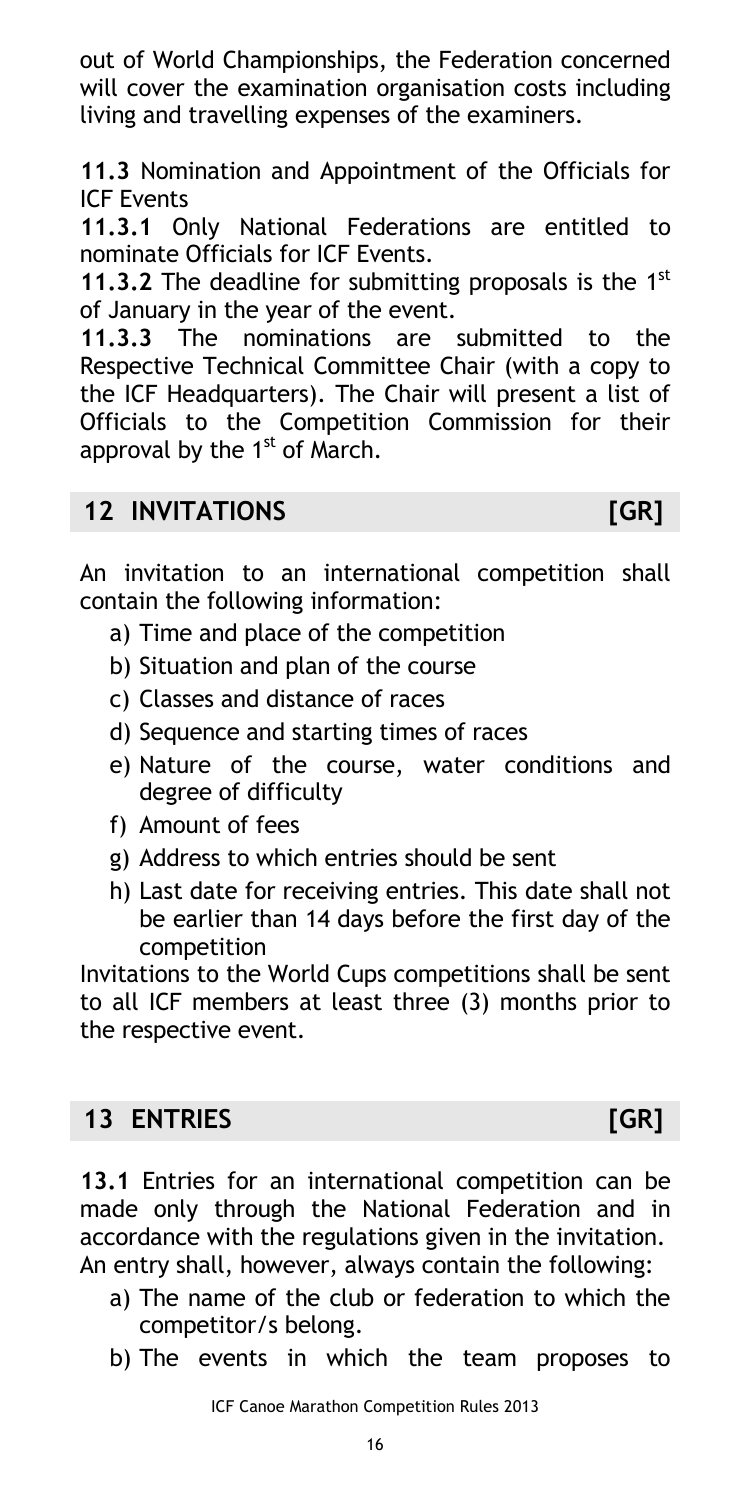compete.

- c) First name and surname of each competitor, together with the date and year of birth and his or her citizenship.
- d) For competitions designated as the ICF Championships similar details regarding reserves if any. For other events on the ICF Calendar it is not necessary to specify the names of reserves on the written entry.

**13.1.1** In addition to nominated crews, participating Federations are allowed to enter unlimited number of substitutes in every race.

**13.2** All entries should be in writing (letter, fax, email etc.). Where verbal communication is used, it must also be confirmed in writing by the given deadline (midnight on the due date). In the eventuality of conflicting information, the information with letterhead and/or signature will take precedence.

**13.3** When making their entries federations must give the colours of the clothing worn by the competitors, and these colours must not be changed during the competition.

# <span id="page-16-0"></span>**<sup>14</sup> ACCEPTANCE OF ENTRIES AND PROGRAMME [TR]**

a) Applications for entry must be acknowledged within 48 hours of receipt.

b) For events other than Championships a team leaders meeting shall be held commencing not later than three (3) hours before the first event starts and not sooner than 30 hours before the first event starts, to determine amongst other things the final entry details.

c) After the meeting the definitive programme shall be completed and made available at the course giving names and nationality of competitors and the results of the draw if one has been required.

d) For Championships a team leaders meeting shall be held commencing not later than 24 hours before the first race and not sooner than 36 hours before the first race.

e) After the meeting the definitive programme shall be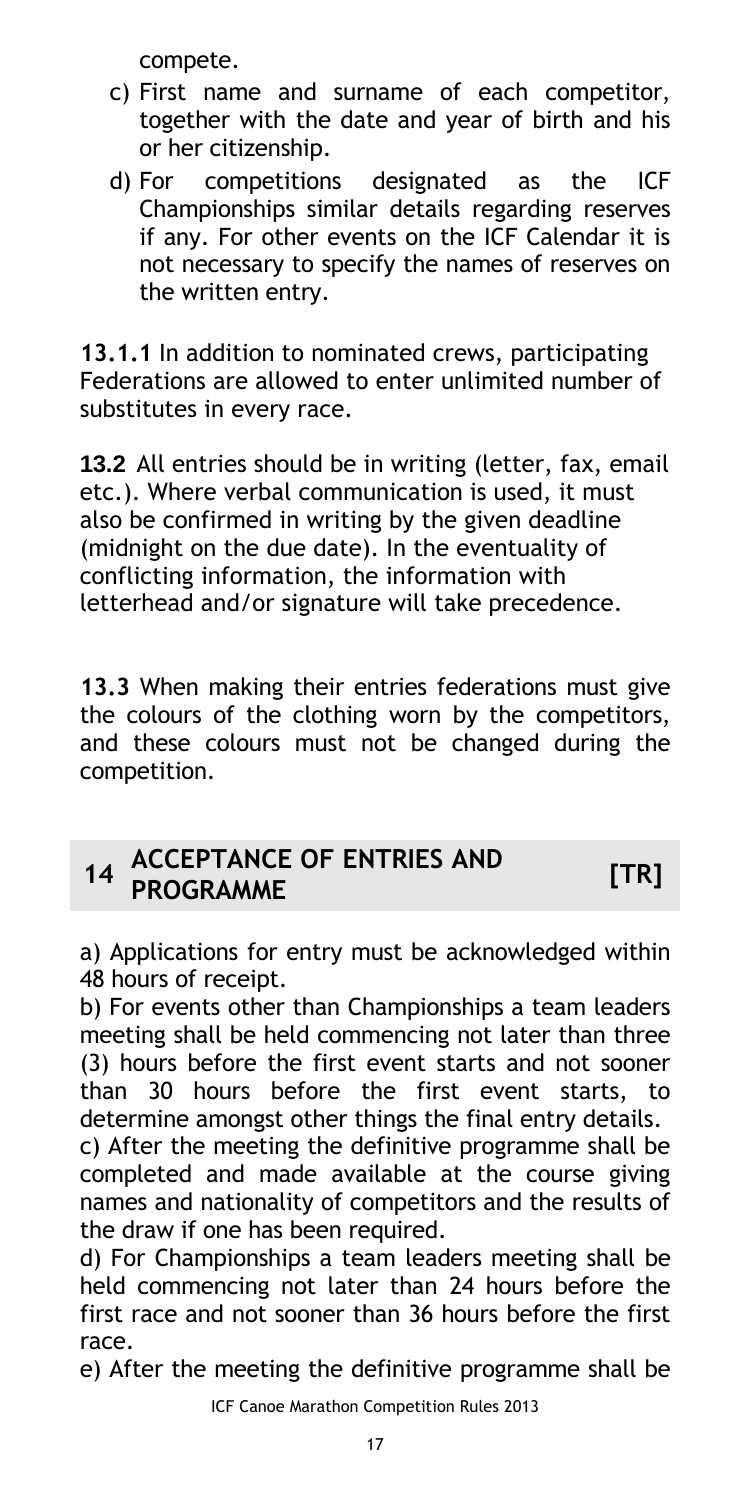available at the course, giving names and nationality of the competitors and the revised start list.

# f) Team Leader

The Team Leader will represent the team and is the main contact with the Chief Official and the organisers throughout the competition.

# <span id="page-17-0"></span>**<sup>15</sup> ALTERATIONS IN ENTRIES AND WITHDRAWALS [TR]**

For events designated as the ICF Championships only those substitutes named on the entry are allowed to replace the nominated competitors. Notification of such alterations must be given at the team leaders meeting.

The Chief Official may in exceptional circumstances accept written replacement of named competitors by named reserves up to one hour before the start of the first race.

The Chief Official's decision as to what constitutes an exceptional circumstance is final, and not subject to appeal. The withdrawal of an entry is considered final and no renewed entry of the same crew is allowed. Entry fees cannot be refunded.

# <span id="page-17-1"></span>**<sup>16</sup> ALTERATIONS IN THE SEQUENCE OF EVENTS [TR]**

The sequence of races given in the invitation, and the intervals between the races as given in the Competition Programme, are binding on the organisers. Alterations cannot be made unless the respective team managers or national representatives at the competition give their consent.

# <span id="page-17-2"></span>**17 MARKING SIGNS [TR]**

Flags marking portage limits shall be diagonally divided with one half in red and the other in yellow. Both starting and finishing lines shall be marked with red flags/buoys at the points where these lines intersect the outer limits of the course.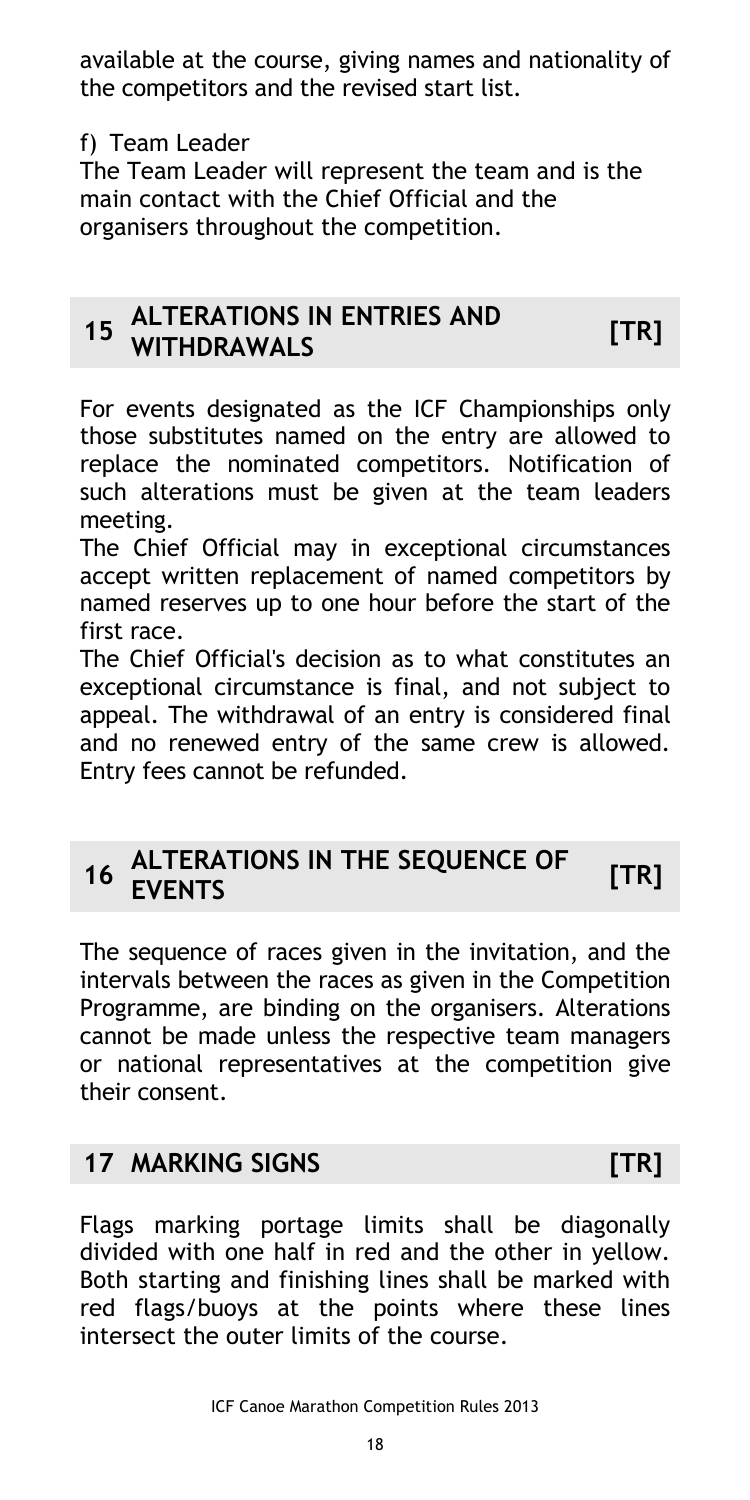For the marking of the course at turns and other direction changes red or yellow buoys must be used. Red buoys must be passed with the buoys on the left side of the boat. Yellow buoys on the right side of the boat.

# <span id="page-18-0"></span>**18 COURSES [TR]**

- a) River courses without obstacles, or interruptions
- b) River courses with obstacles such as weirs, rocks or shallows involving obligatory or optional portages
- c) Open water courses on lakes, estuaries or the open sea
- d) Any combination of the above

*Length of the courses:*

| Seniors - Men   | Min. 20 km and no upper limit. |
|-----------------|--------------------------------|
| Seniors - Women | Min. 15 km and no upper limit. |
| <b>Juniors</b>  | Min. 15 km and no upper limit. |

Races may be run in one or several stages, over one or several days, the final result being based on total racing time. Turning points shall be negotiated as directed.

Courses for World Cups competitions should reflect the characteristics of Canoe Marathon of the host Federation.

# <span id="page-18-1"></span>**19 CANOE AND PERSONAL NUMBERS [TR]**

All kayaks and canoes shall carry a number which shall be attached to the kayak or canoe as instructed by the race organiser.

The personal numbers provided by the organising National Federation shall be placed on the back and if necessary on the front of the competitor as required by the organising Federation. The title or main sponsors name may be shown on the front side with the personal numbers.

# <span id="page-18-2"></span>**20 INSTRUCTIONS FOR COMPETITORS [TR]**

For International events other than World Championships, World Cups, World Games and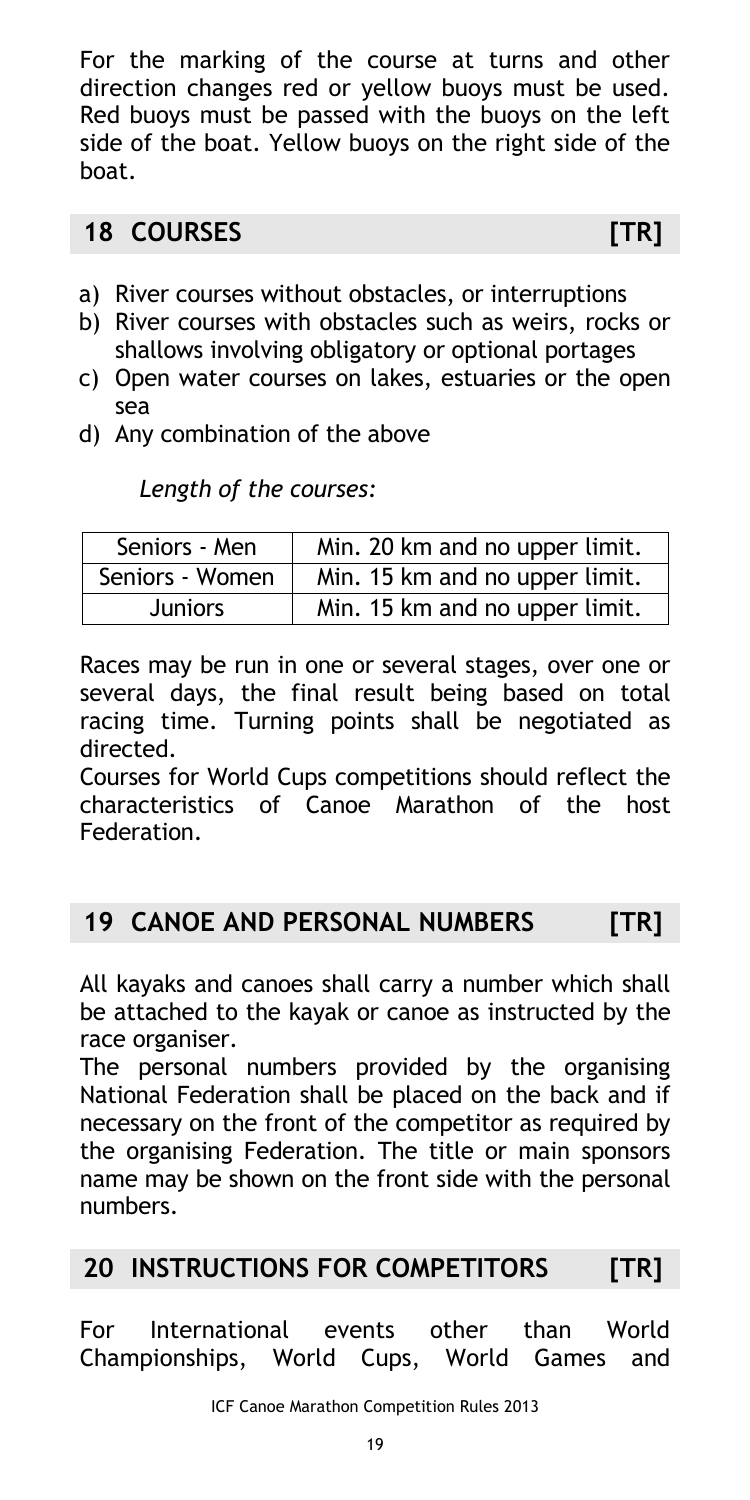Continental Championships there should be available for each team leader, printed or written instructions at least 5 hours before the beginning of the competition, containing the following information:

a) Detailed information on the course and their markings

b) Starting time(s) and procedures

- c) Starting line
- d) Finishing line
- e) Preliminary start list

f) Obligatory safety equipment requirements.

For World Championships, World Cups, World Games and Continental Championships final information shall define all the items a) to f) above, be sent to all entered National Federations and be available on the event website at least 7 days before the event.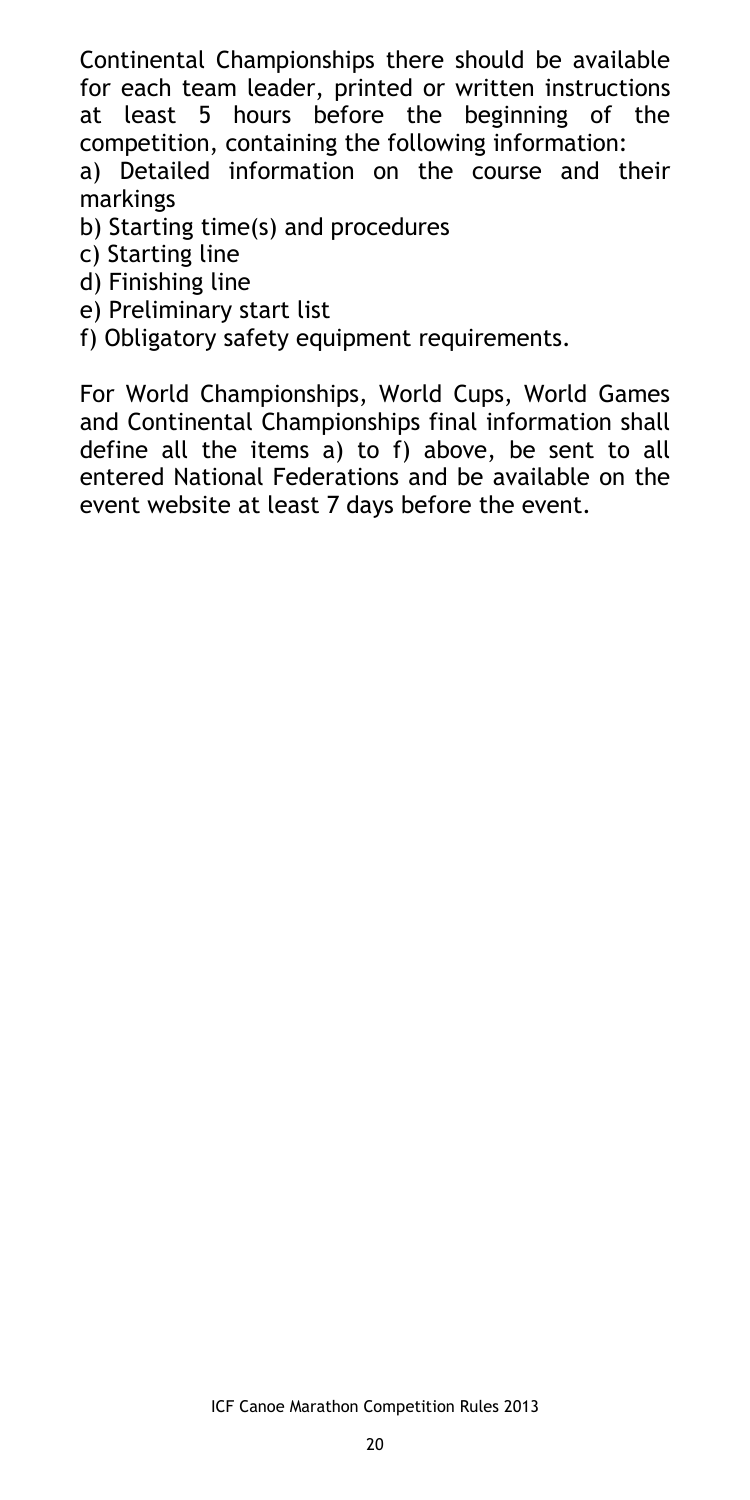# <span id="page-20-0"></span>**CHAPTER IV – RACING REGULATIONS**

## <span id="page-20-1"></span>**21 MEANS OF PROPULSION [TR]**

Kayaks shall be propelled solely by means of doublebladed paddles. Canadian canoes shall be propelled solely by means of single bladed paddles. The paddles may not be attached to the boats in any way.

# <span id="page-20-2"></span>**22 START [TR]**

**22.1** The starting line shall be marked by two red flags or two red buoys or a combination of both.

**22.2** Competitors shall be at the start at the time specified in the Competition Programme. The start shall be given without reference to any absentees.

**22.3** The classes shall start in descending order from fastest to slowest as determined by the Competition Committee.

**22.4** The method of starting shall be one of the following and shall be decided by the Organising Committee and included in the information booklet distributed beforehand.

a) *Stationary Start*

The position of the boats at the start is such that the bows of the competing boats are on the starting line(s). The boats must be stationary. The craft may be held at the stern. Wherever possible all boats in a class shall line up at the starting line and use the stationary start. Where this is impossible or impracticable owing to lack of space, or water or weather conditions, the following alternative simultaneous starting procedures may be employed.

b) *Grid Start*

National teams equally represented in each rank of the grid with the positions being determined by the draw. National teams to take precedence over club teams.

- c) *Le Mans Start*
	- ICF Canoe Marathon Competition Rules 2013 The boats are lined up on the shore in an order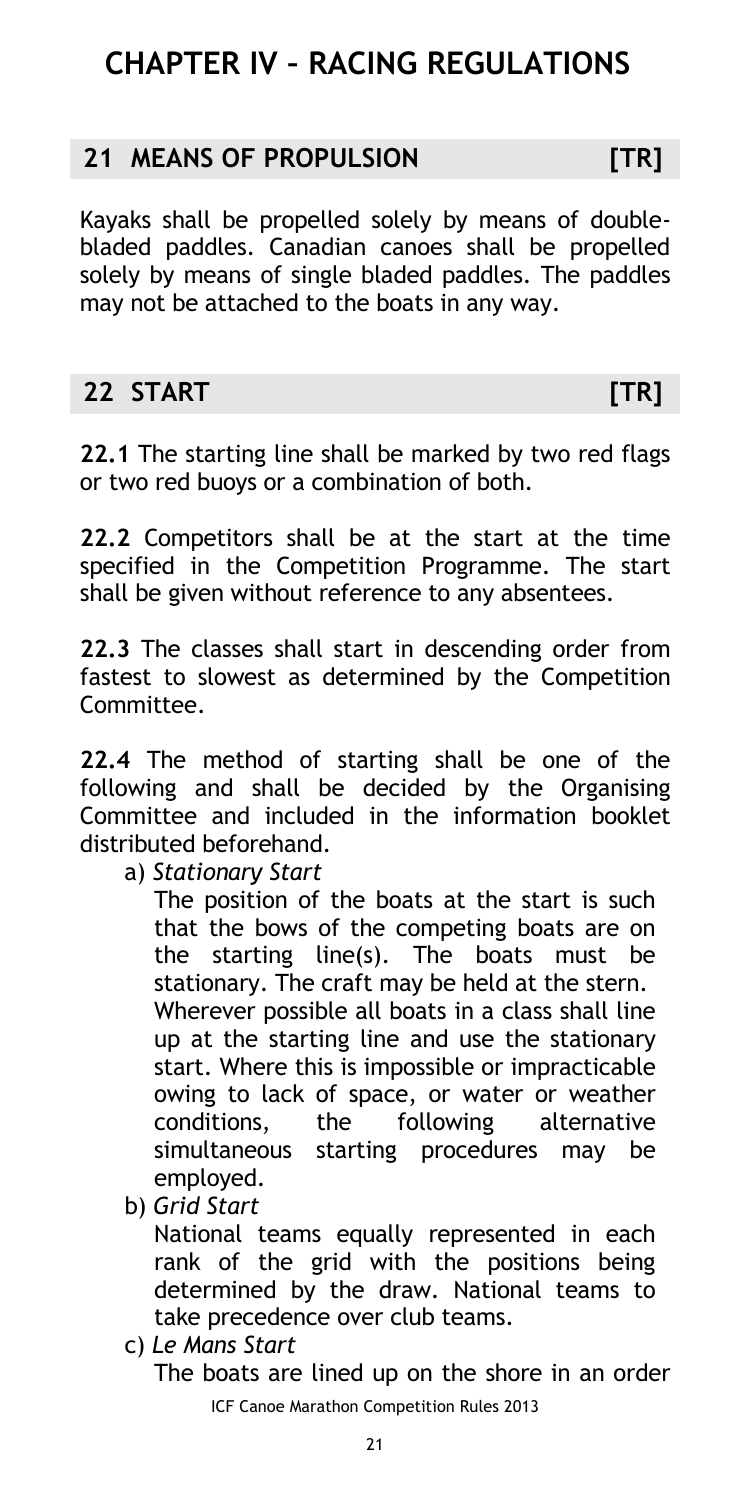determined by the draw.

d) *Rolling Start*

Where strong currents render a stationary start difficult, a rolling start may be used, the boats being allowed to drift towards the line with a view to crossing on the signal.

e) *Interval Start*

Where a simultaneous start is impracticable or undesirable, an interval start may be used, the order being determined by a draw. A list of competitors with their starting times shall be issued to the team leaders and pinned to a notice board at the start least three (3) hours before the start of competition. It is also possible to have an interval start in groups.

**22.5** In all cases paddlers shall be called to the water at least ten minutes before the scheduled start, or in the case of a Le Mans Start given a ten minute warning.

**22.6** The following procedures will then apply for the respective starts:

- a) *Stationary start and*
- b) *Grid start*

The starter shall ensure all craft are stationary on the starting line or grid line as appropriate.

When the starter is satisfied the line(s) are stationary he or she shall give the signal or *"Ready"* followed by a *shot*, *starting horn*, or the word *"Go"*.

If a competitor commences paddling after the word "Ready" and before the shot has been fired, he or she has made a false start.

A competitor who attempts to start before any instruction is deemed to have made an unfair start.

A competitor who attempts a false or unfair start will be warned.

A second warning will result in the imposition of a 30 Second time penalty.

A third warning will result in the competitor's disqualification from the event.

A disqualified competitor must leave the water immediately.

c) *Le Mans start*

Competitors shall stand stationary on a starting line. The starter, when satisfied the competitors are stationary, shall say "Ready" followed by a shot or the word "Go".

ICF Canoe Marathon Competition Rules 2013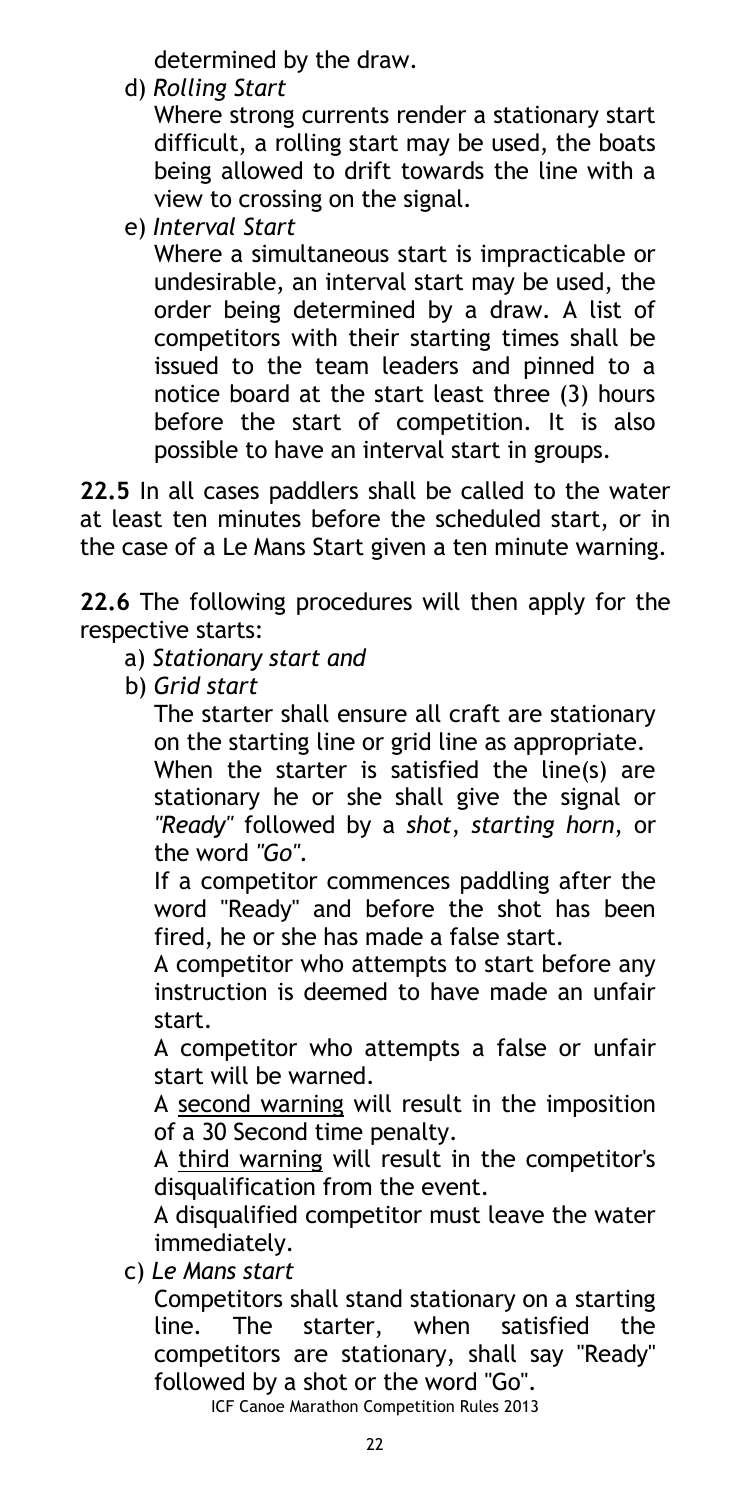If a competitor or competitors commence running before the shot has been fired, the starter shall declare a false start and warn the offending competitors.

A competitor who attempts to start before any instruction is deemed to have made an unfair start.

A competitor who attempts an unfair start will be warned.

A second warning will result in the imposition of a 30 Seconds time penalty.

A third warning will result in the competitor's disqualification from the event.

In a Le Mans Start, no competitor shall tackle, block, hinder or obstruct another competitor running to his or her boat.

d) *Rolling Start*

The canoes shall form up well before the start line and drift towards the starter.

The starter shall ensure the line is as straight as possible and that no competitor will obtain any undue advantage as a result of the start.

When the starter is satisfied, he or she shall let the line drift to within 10 meters of the start line and give the signal "Ready" followed by a shot, a starting horn or the word "GO".

If a competitor commences paddling after the word "Ready" and before the shot is fired, he or she has made a false start.

An immediate time penalty of 30 Seconds shall be imposed upon the competitor making a false start.

e) *Interval Start*

Competitors shall be called into their starting position in the predetermined order. Competitors must be advised five minutes, two minutes and one minute prior to their designated start time.

The starter shall ensure that each competitor or group of competitors is stationary and level.

A competitor crossing the start line prior to the ten-second warning shall be recalled with the elapsed time taken from the designated starting time; a competitor commencing paddling between the ten-second warning and the shot or starting command shall incur an immediate 30 Second time penalty.

**22.7** Any penalty imposed under this rule shall be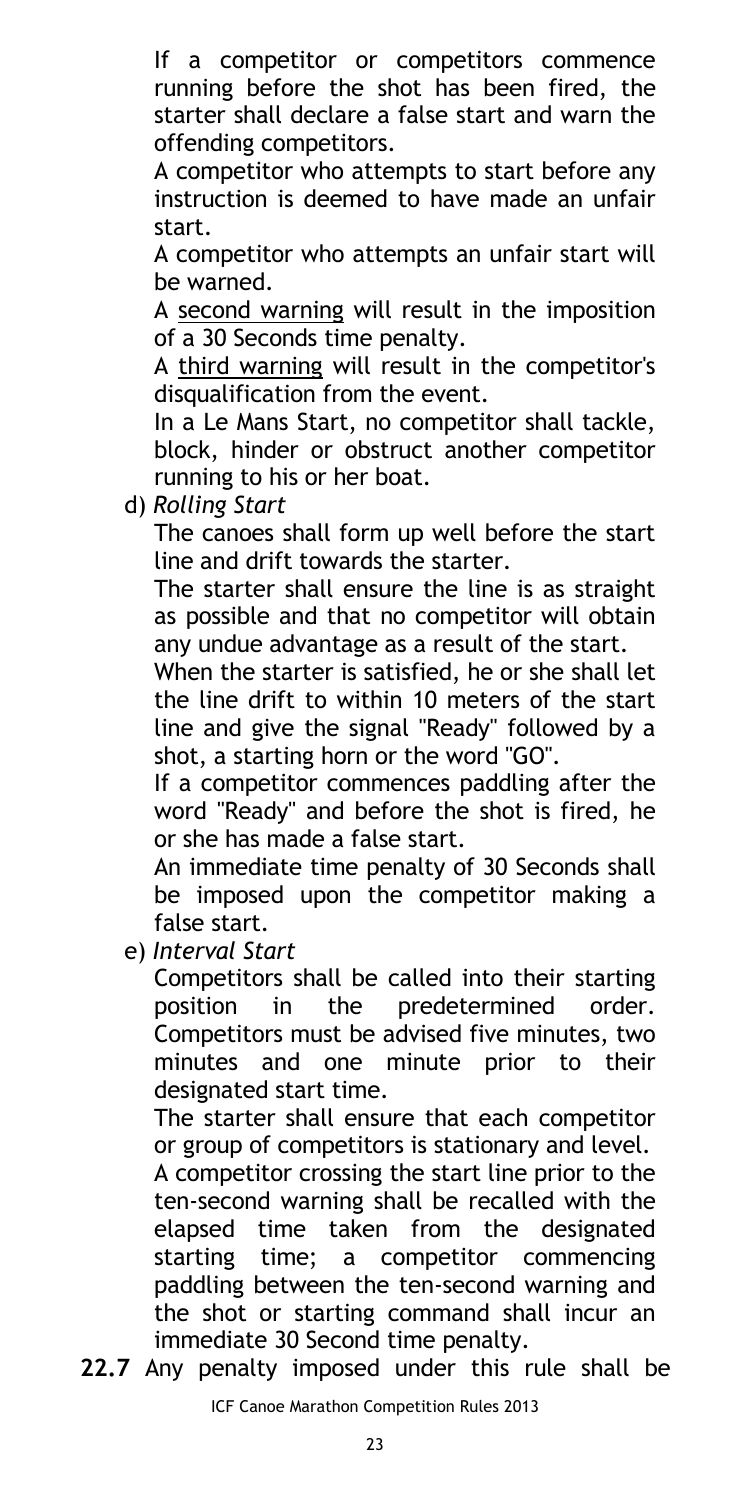notified to the team manger of the offending competitor by the Technical Director. Whenever possible, advice of any time penalty shall also be given to the offending competitor(s) at the first available checkpoint.

### **22.8** Multi-stage races:

Where a race is divided into several stages, the starts of the second and subsequent stages on the same day shall be carried out individually, or in groups as determined by the organiser, and advised to the team leaders at the team leaders meeting.

If carried out individually the competitors will leave the stage start in the order of arrival from the previous stage, and at the same intervals of time.

If in groups, these should also take into account arrival from the previous stage, and time differences recorded. Timing will be cumulative, and the winner being the competitor/crew having taken the shortest time over the whole course, making due allowance for any time penalties awarded by the organisers. The restart of the second or subsequent days may utilize any of the initial or stage start methods described in this rule.

# <span id="page-23-0"></span>**23 COURSE MARKINGS AND TURNS [TR]**

Course markings including turning points shall be passed according to the course description confirmed at the Team Leaders Meeting.

# <span id="page-23-1"></span>**24 GROUP RACING AND OVERTAKING [TR]**

When a canoe or kayak is overtaking another canoe or kayak, it is the duty of the overtaking craft to keep clear of other competitors at all times.

When a canoe or kayak is racing in a group of competitors it is the duty of all the competitors in the group to keep clear of other competitors at all times. This rule also applies to any manoeuvring within the group and is applicable for all parts of the course including the portage and turns.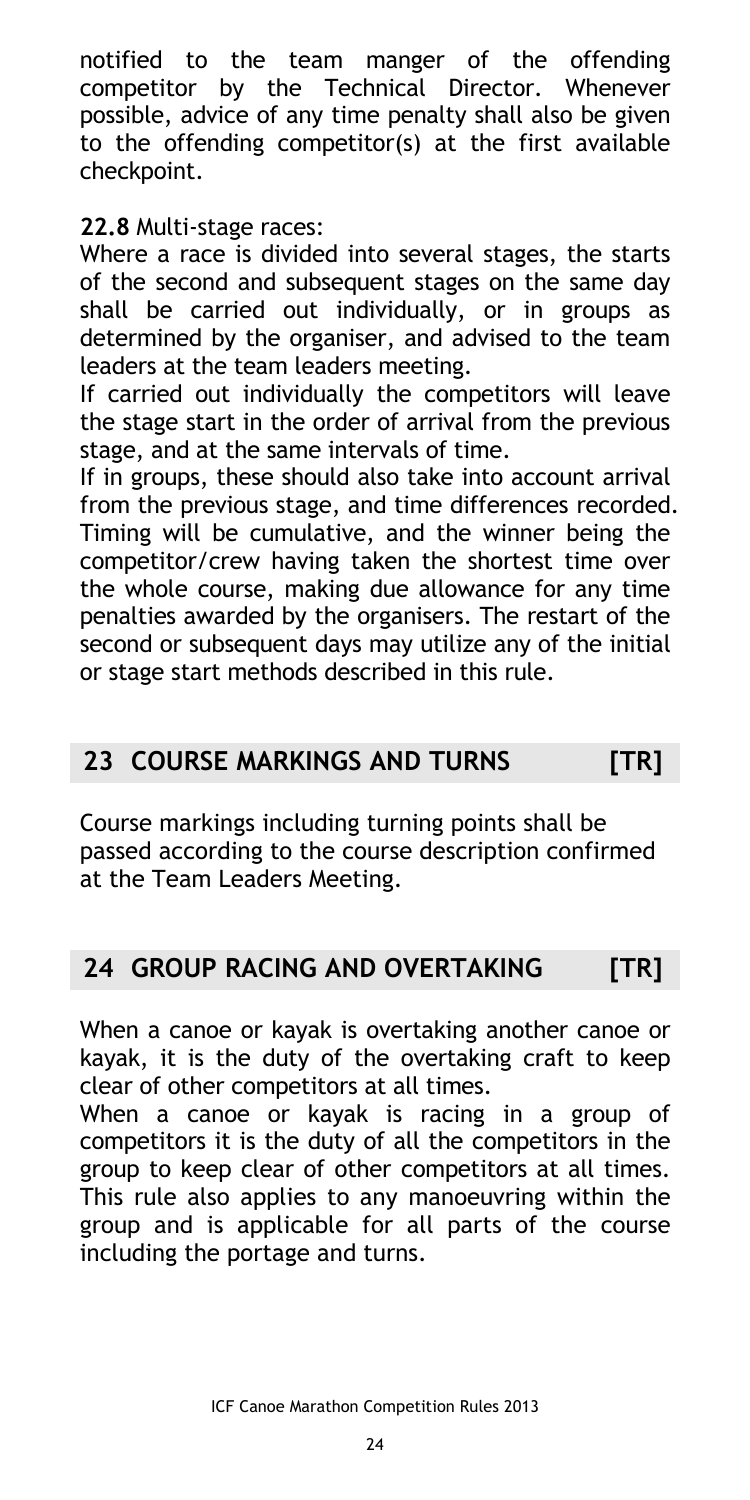# <span id="page-24-0"></span>**25 PORTAGING [TR]**

Competitors may only portage at points designated by the race organisers.

- a) At official compulsory or optional portage points, the limits of the section of the river to be portaged must be clearly marked by flags showing the start and end of the disembarkation area and the start and end of the embarkation area. The flags marking the portage shall be diagonally divided in red and yellow.
- b) All competitors (and their designated helpers where approved) shall disembark in the defined area, carry their craft around the portage and embark in the defined area.
- c) Any water after the end of the disembarkation area and before the start of the embarkation area is out of bounds.
- d) Organisers must aim to provide enough bank space to allow at least four K2s to be portaged simultaneously.
- e) A competitor making a portage at a point other than the designated portage area along the course must not make any forward progress unless directed by the competition committee.
- f) Where shallow water is encountered it is always permitted to disembark in the river and drag or carry the boat into deep water.
- g) Under no circumstances may a portage be used with an effect of shortening the course of the race.

# <span id="page-24-1"></span>**26 ASSISTANCE [TR]**

**26.1** A competitor may not be accompanied along the course or assisted in any way by other canoes/kayaks not entered in the event or by any vessel (e.g. runabout).

**26.2** At World Championships, Continental Championships, World Games and World Cups competitions, no competitor may wash hang a competitor in another class.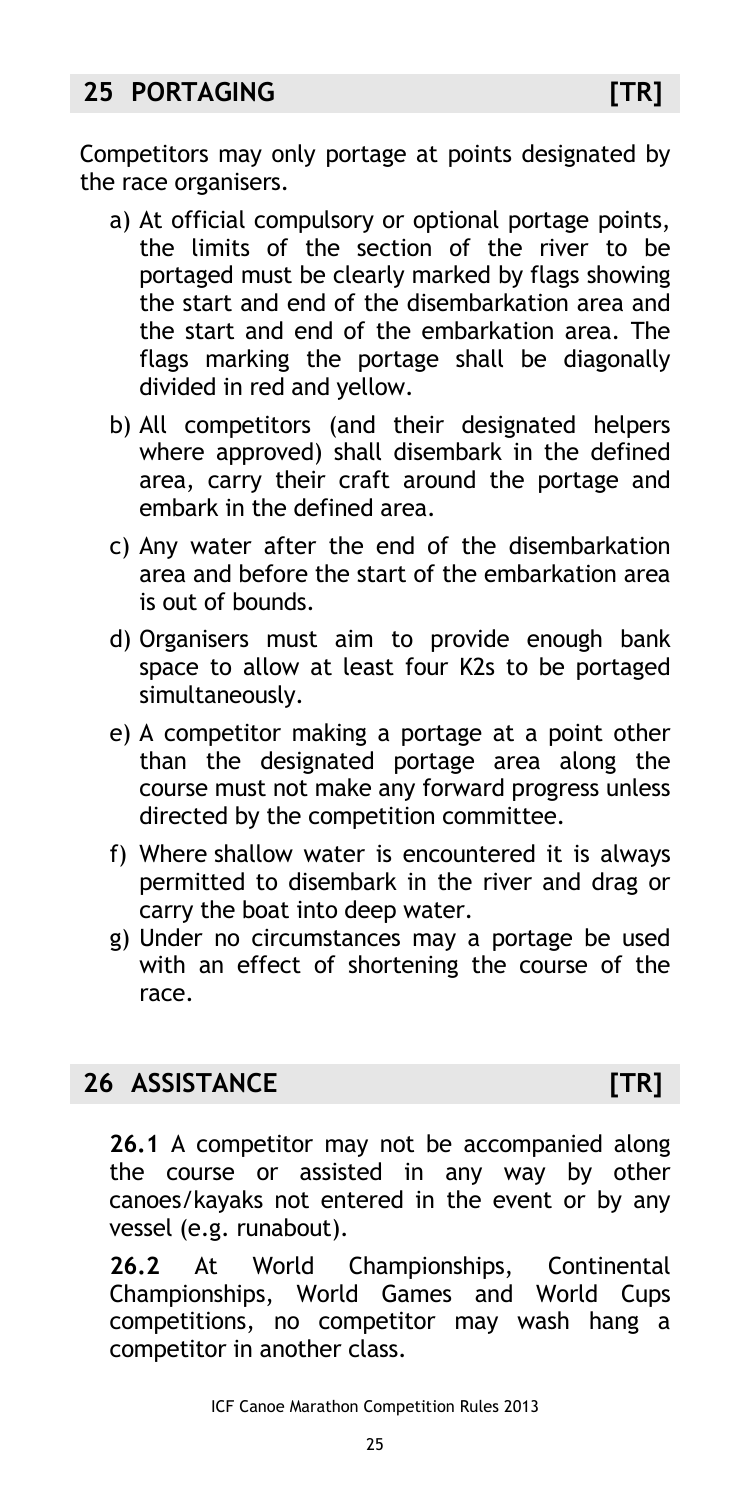**26.3** A competitor may receive assistance from bank support crews, as long as it does not impede other competitors, but may not be progressed in any way. All assistance must be given from the bank, except for safety reasons. Such assistance is limited to first aid services, provisions of food, drink and clothes, replacement of faulty equipment including paddles and help with repairs.

**26.4** In the event of a capsize, a competitor may receive assistance with emptying his or her boat and regaining his or her paddling position, but may not be progressed in any way.

**26.5** A competitor suffering from a lower-body handicap may, by prior agreement from the Competition Committee, receive assistance at a portage, from designated helpers, provided no advantage is received as a result of such assistance and provided the competitor leaves or is lifted from his or her canoe/kayak before the helpers carry the boat.

**26.6** No exchange or substitution of boats is permitted, even with other competitors from the same team.

# <span id="page-25-0"></span>**27 SAFETY MEASURES [TR]**

Each boat must carry sufficient buoyancy, either in the construction of the boat or fixed subsequently, to keep the boat floating level when filled with water. The scrutinisers may float test the boat if buoyancy is not apparent after a visual inspection. If the organisers so decide for safety reasons, additional buoyancy must be fitted to each boat such that it will give support to the paddlers when in the water and/or every competitor shall wear a buoyancy aid and/or other specified equipment. Such requirements shall be named on the entry form.

Any competitor failing to observe such a direction shall be refused the right to start. If they have started he or she will be disqualified.

Competitors participate at their own risk. Neither the organisers nor the ICF can be held responsible for accidents or material damage which may occur during a race.

ICF Canoe Marathon Competition Rules 2013 Every official is required to observe that the safety measures are being adhered to, and prevent boats or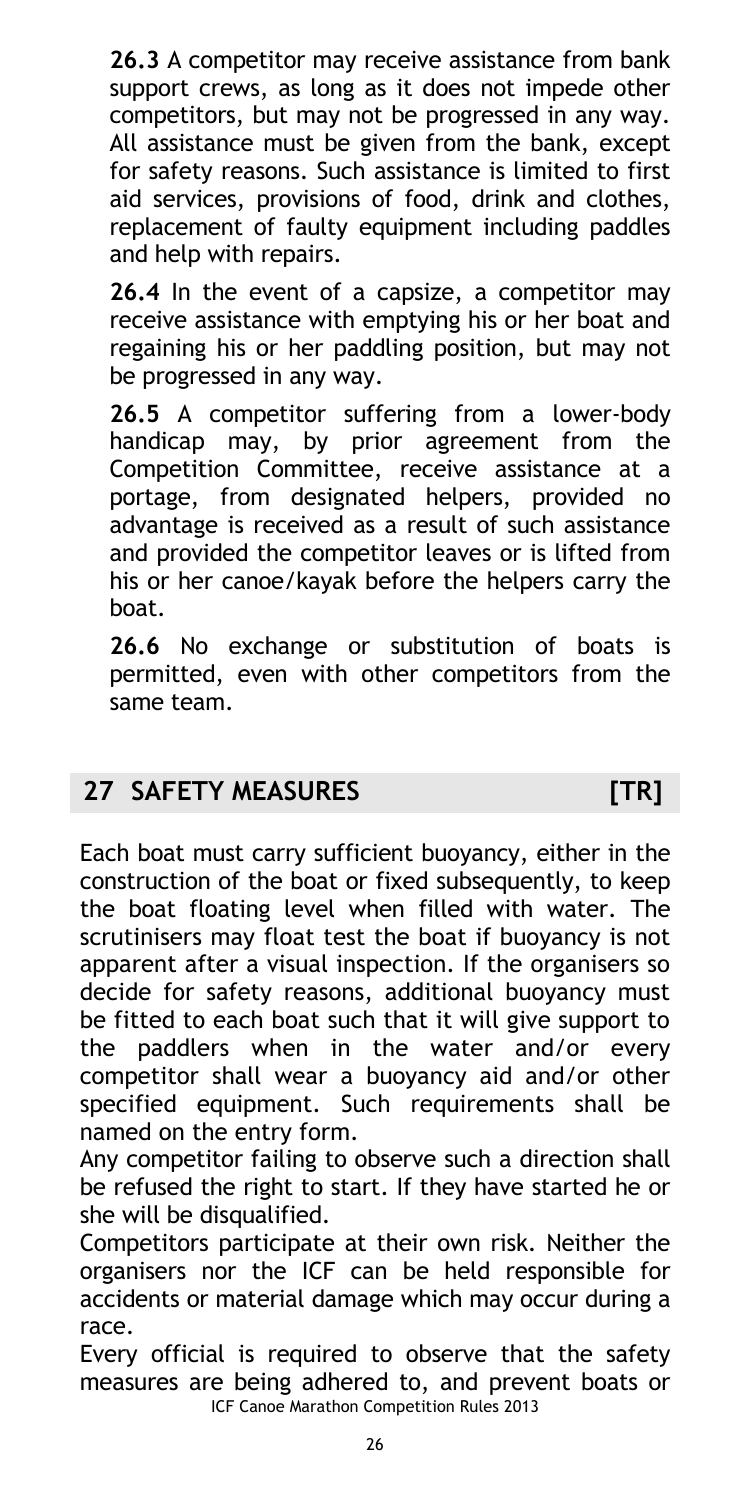competitors from starting or continuing if they fail to meet the requirements laid down in the rules.

Canoe Marathon may involve participants in dangerous situations. It is a requirement that any competitor seeing another in real danger shall render all assistance in his or her power. Failure to do so may involve disqualification.

# <span id="page-26-0"></span>**28 FINISH [TR]**

The finishing line is reached when the bow of the canoe or kayak with the competitor/s in it has passed the line between the flags. If two or more boats reach the finishing line at the same time, they get the same classification.

# <span id="page-26-1"></span>**29 DISQUALIFICATIONS AND PENALTIES [GR]**

a) Any Competitor who attempts to compete in a race by any other than honourable means, or who breaks the racing regulations, or who disregards the honourable nature of the racing regulations will be penalised or disqualified for the duration of the race concerned.

# b) Failing to follow the correct course

Should a competitor have failed to follow the correct course of the race (for example missed a turning buoy) the competitor has broken the racing regulation and will be subject to a penalty.

If the race umpire believes the competitor has gained a small advantage: Time penalty of 15 seconds will be given.

If the competitor has gained a major advantage: Disqualification will be imposed.

Should a buoy be missed as a result of a collision in group racing during a turn this will be investigated and the boat that caused the collision will be disqualified, see below; Collision or damage. The competitor who missed the buoy due to this will not be penalized.

### c) Collision or damage

Any competitor who is considered by a course umpire or race official to have been responsible for a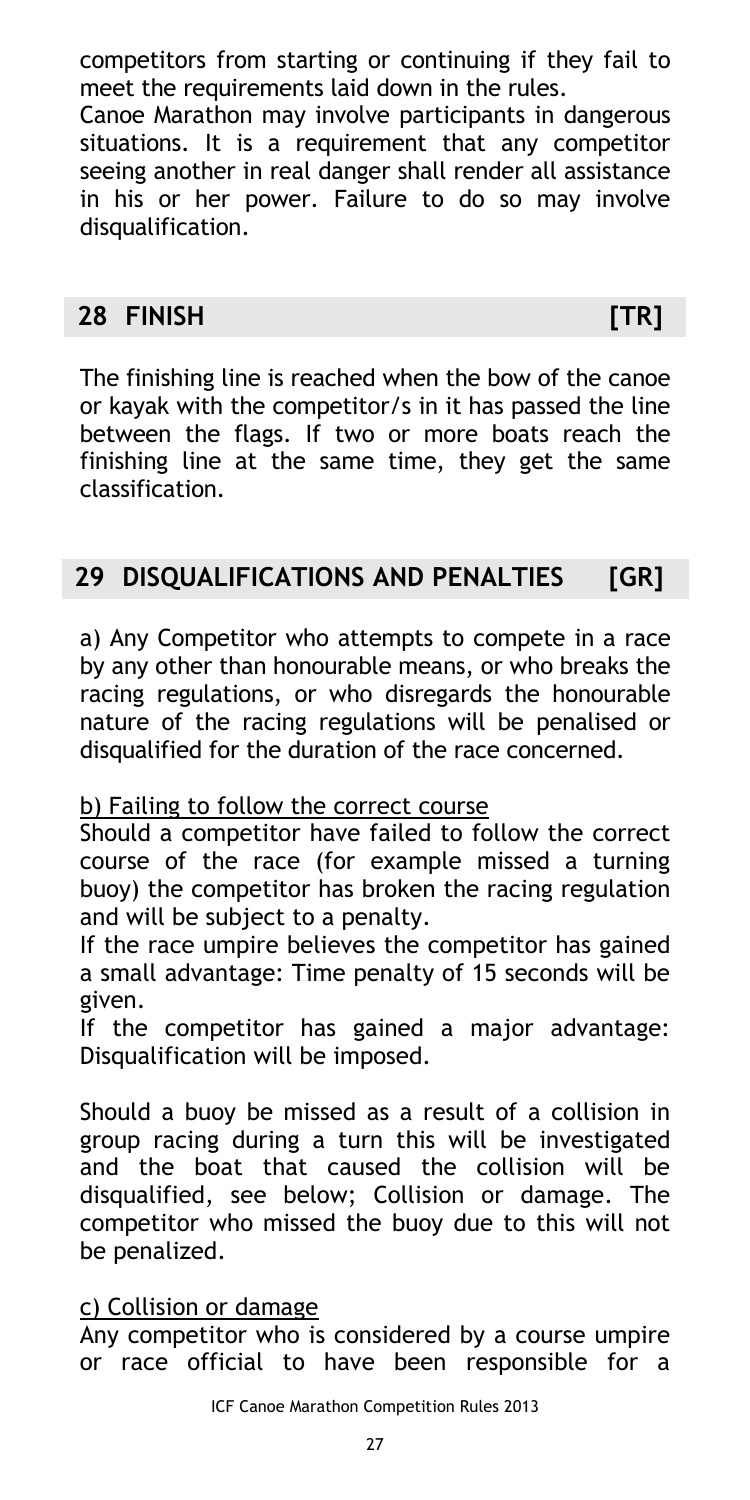collision, or who damages the canoe or kayak or paddle of another competitor or unnecessarily deviates from their course may be subject to a penalty.

If it is considered that other paddlers have only had some minor disadvantage as a result of the incident the responsible competitor will get a time penalty of 30 seconds.

If it is considered that the incident has given other paddlers a major unfair disadvantage the penalty will be disqualification.

## d) Boat scrutineering infringement

Should a competitor have completed a race in a kayak or canoe which is shown, upon inspection, not to fulfill the ICF classifications, he or she shall be disqualified from the race in question.

## e) Accompanying infringement

It is forbidden, during a race, to be accompanied by other boats along the course. Such acts shall entail the disqualification of the competitor/s concerned.

## f) Wash hanging

Wash hanging on a competitor in another class in racing at World and Continental competitions is a violation of the racing rules and will be subject to a penalty.If a competitor is observed to be wash hanging the competitor will receive a first warning and a time penalty of 30 seconds. If the competitor receives a second warning or has gained major advantage then they will be disqualified from the race.

### g) Handling of penalties

Time penalties are decided by the Chief Course Umpire and are not subject to appeal.

Time penalties shall be executed in a designated area at the portage and supervised by a race official or will be added to the competitors finishing time if a time penalty stop is not used in the competition.

Disqualifications are decided by the Competition Committee and are subject to appeal.

h) All penalties or disqualifications by the Competition Committee must be confirmed in writing immediately, giving the reasons. The team leader of the competitor must acknowledge receipt on a copy of the notice of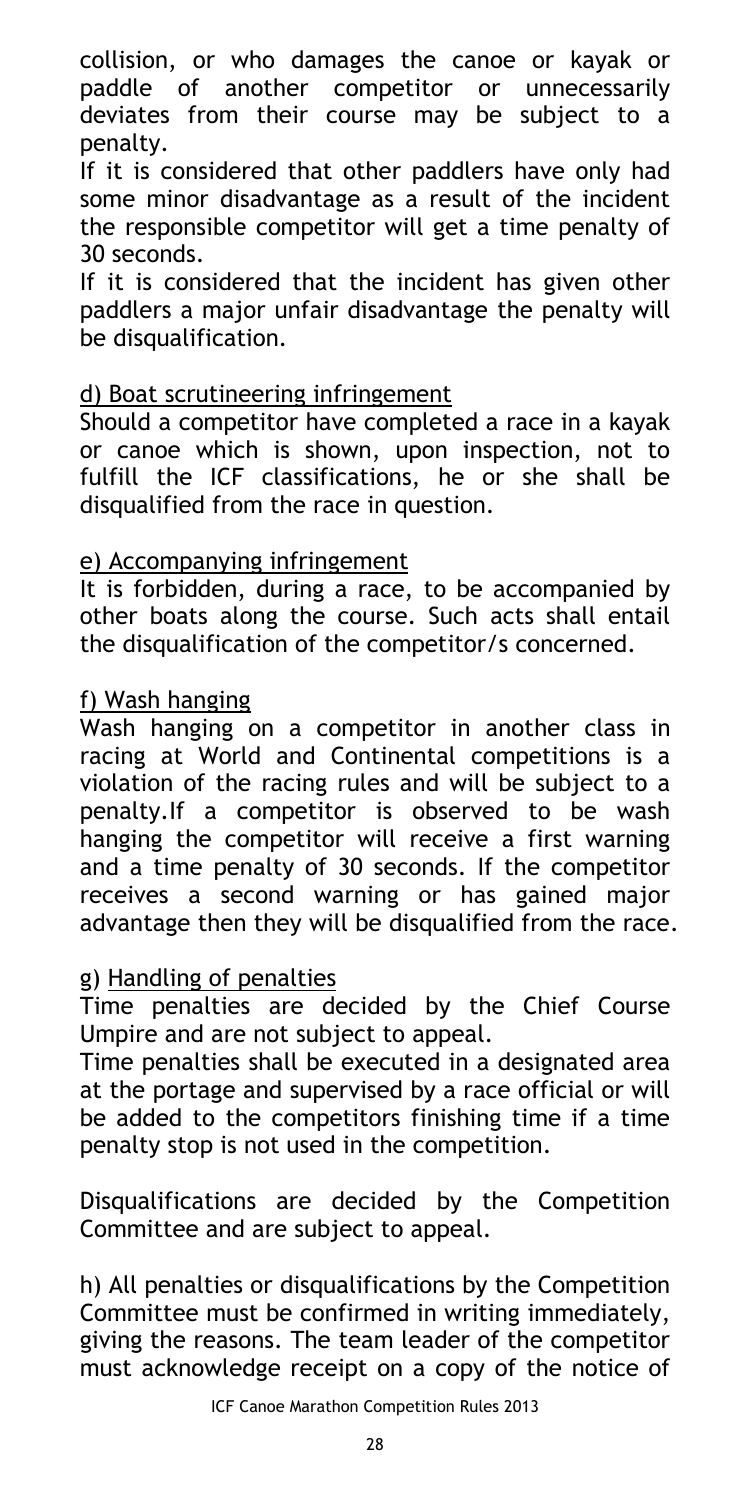disqualifications, with the exact time, which marks the start of the protest time.

# <span id="page-28-0"></span>**30 PROTESTS [GR]**

**30.1** A protest against the right of a crew to take part in a race shall be referred to the Chief Official not later than one hour before the start of the race.

**30.2** A protest made later, within 31 days from the date when the race in question was held, is only permitted if the officials of the association making the protest can prove that the facts on which the protest is based came to their knowledge later than one hour before the start of the race.

**30.2.1** A later protest shall be referred to the ICF Canoe Marathon Committee accompanied by the prescribed fee.

A protest made during a competition relating to an incident in the race must be in written form, addressed to the Competition Committee and handed to the Chief Official not later than 30 minutes after the last of the competitors involved in the incident have

a. completed the course, or

b.is forced to retire.

**30.3** The organisers shall be permitted to commence issuing preliminary results and carry out reward ceremonies after the first three competitiors of the class have completed the course.

**30.4** All protests shall be made in writing and be accompanied by a fee of 50 Euros (or an equal sum in the local currency) the fee will be refunded if the protest is upheld.

Should an incident be witnessed by race officials and action is being considered there should be a public announcement as soon as possible to notify teams and spectators of this.

The decision of the Competition Committee on a Protest or reported incident should be reported to the Team Leaders concerned within 30 minutes of the protest being received or the incident being reported.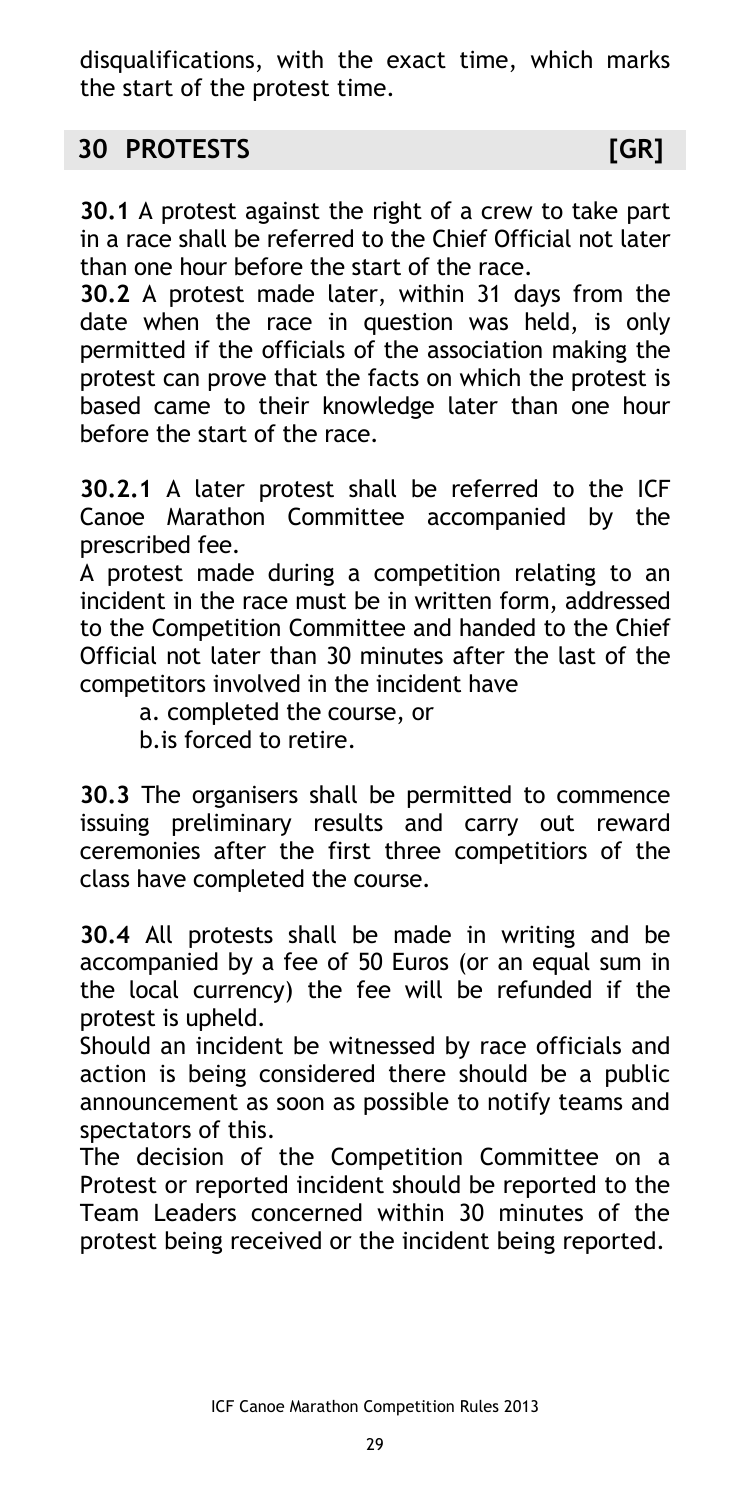<span id="page-29-0"></span>Competitors have the right to appeal to the ICF, through their National Federations, against a decision of the Competition Committee, within 30 days from the date when the race was held. The appeal shall be accompanied by a fee of 25 Euros or its equivalent, which will be refunded if the appeal is upheld.

The ICF Board of Directors shall pronounce the final decision based on a recommendation by the Canoe Marathon Committee.

# <span id="page-29-1"></span>**32 ANTI-DOPING [GR]**

Doping as defined in the Olympic Movement Anti-Doping Code is strictly forbidden. Anti-Doping control shall be conducted in accordance with the ICF Anti-Doping control regulations under the supervision of the ICF Medical & Anti-Doping Committee.

# <span id="page-29-2"></span>**33 INFORMATION [GR]**

After the ending of all international Canoe Marathon Competitions listed in the Competition Calendar of the ICF, two copies of the results must be air mailed to the ICF Secretary General, and one to the Chair of the ICF Canoe Marathon Committee.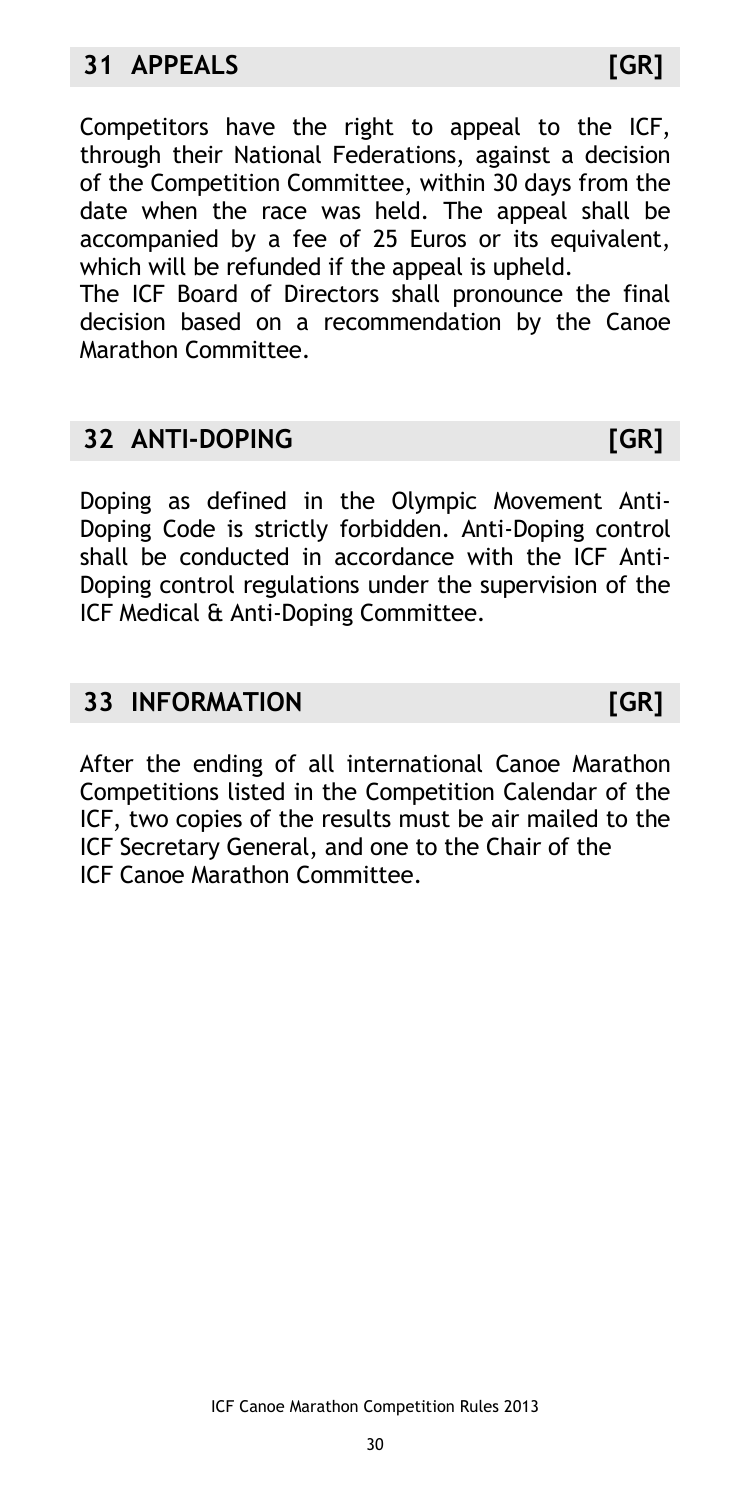# <span id="page-30-0"></span>**CHAPTER V - SPECIAL RULES FOR WORLD CHAMPIONSHIPS**

# <span id="page-30-1"></span>**34 ARRANGEMENTS [GR]**

World Championships may be arranged every year with the consent of the ICF Board of Directors, at a time and place approved by it, and in accordance with the ICF Canoe Marathon Rules. The World Championships shall be open only to National Federations of the ICF.

In the Olympic events, a valid World Championships is held only if at least six (6) Federations from at least three (3) Continents start in the event. If during the event some federations drop out or do not finish, the validity of the Championships is not affected.

For the Non-Olympic events, a valid World Championships is held only if there are at least six (6) Federations in each event and there must be at least three (3) Continents starting overall in the competition. If during the event some Federations drop out or do not finish, the validity of the Championships is not affected.

Championships are restricted to the following classes:

| Men            | K1, K2, C1 and C2                 |
|----------------|-----------------------------------|
| Women          | K <sub>1</sub> and K <sub>2</sub> |
| Under 23 Men   | K <sub>1</sub> , C <sub>1</sub>   |
| Under 23 Women | K1                                |
| Junior Men     | K1, K2, C1 and C2                 |
| Junior Women   | K <sub>1</sub> and K <sub>2</sub> |

Entries shall be limited to two (2) boats per nation per class, World Championships shall be held over 2 days, for each age group (seniors, juniors). These days may overlap such the overall number of days is kept to maximum 3 days. Each race shall be completed in one stage, i.e. non-stop.

# <span id="page-30-2"></span>**35 PROGRAMME OF EVENTS [TR]**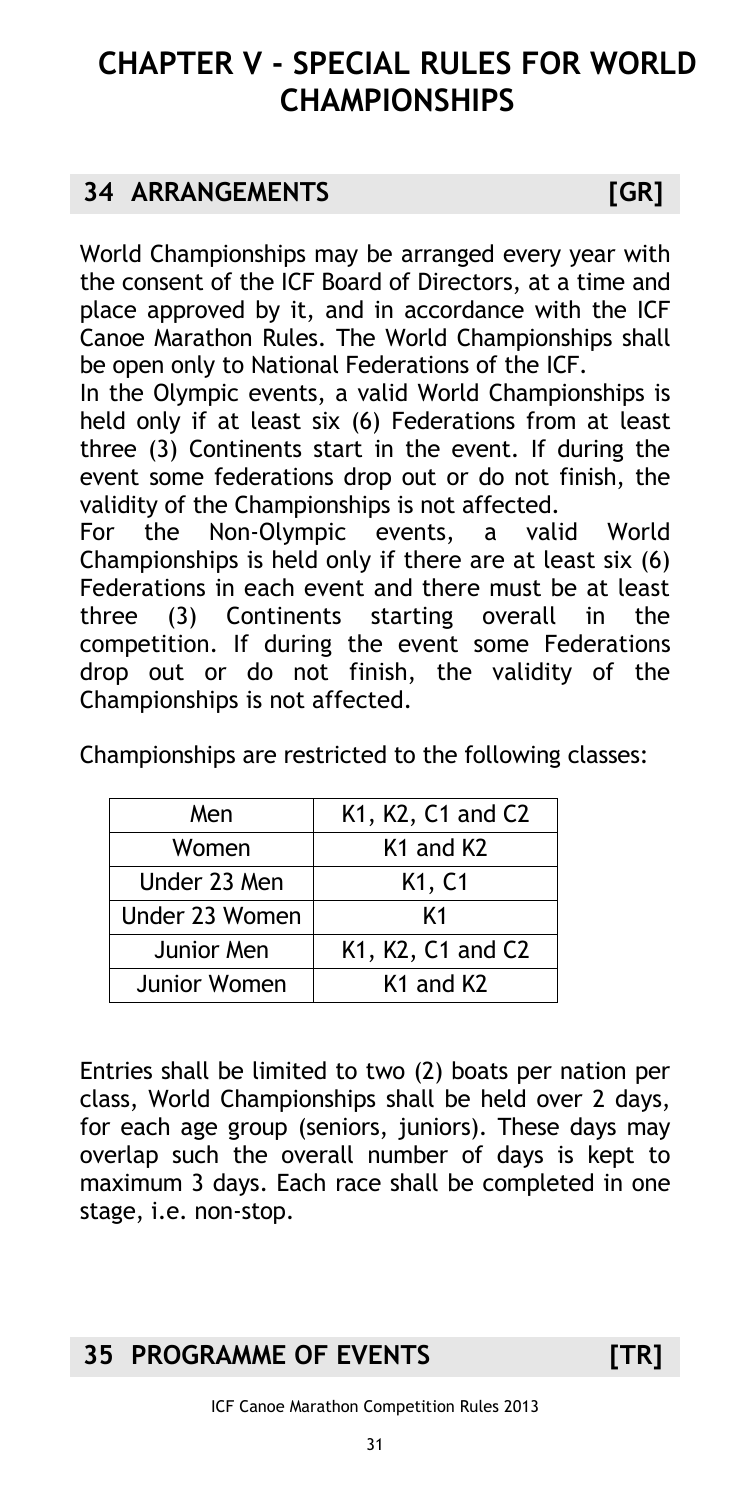The program of events shall be arranged by the Canoe Marathon Committee in a schedule which will allow for the separation of the classes when necessary to facilitate fair racing and minimize interference between classes. The exact order and time schedule may vary at different World Championships depending on specific circumstances. There will only be one race for each age group on any particular day of the competition.

# <span id="page-31-0"></span>**36 THE COURSE [TR]**

The course for a World Championship shall be of a type within the normal and general experience of the federations organizing Canoe Marathon competitions.

The course must be in lap format with the start, finish and portage in the same area. The recommended number of laps is 7 for senior men, 6 for senior women and Canadian classes and 5 laps for juniors.

The exact number of laps and the number of portages may vary if required because of specific circumstance at the event.

The recommended distance should be such that the winner of each class shall record a time of approximately two hours fifteen minutes for seniors.

The junior distance will be controlled by the number of laps described above.

Federations wishing to arrange a World Championship must have submitted the proposed course and technical arrangements for the inspection of the ICF Canoe Marathon Committee and received its approval before submitting their application to the ICF Board of Directors.

#### <span id="page-31-1"></span>**37 INVITATIONS, ENTRIES AND PROGRAMME [GR]**

# **37.1** Invitations

Invitations to World Championships shall be issued by the organising National Federation and shall be in accordance with the ICF Rules and regulations. Invitations shall be sent out at least (3) three months before the date of the Championships. **37.2** Entries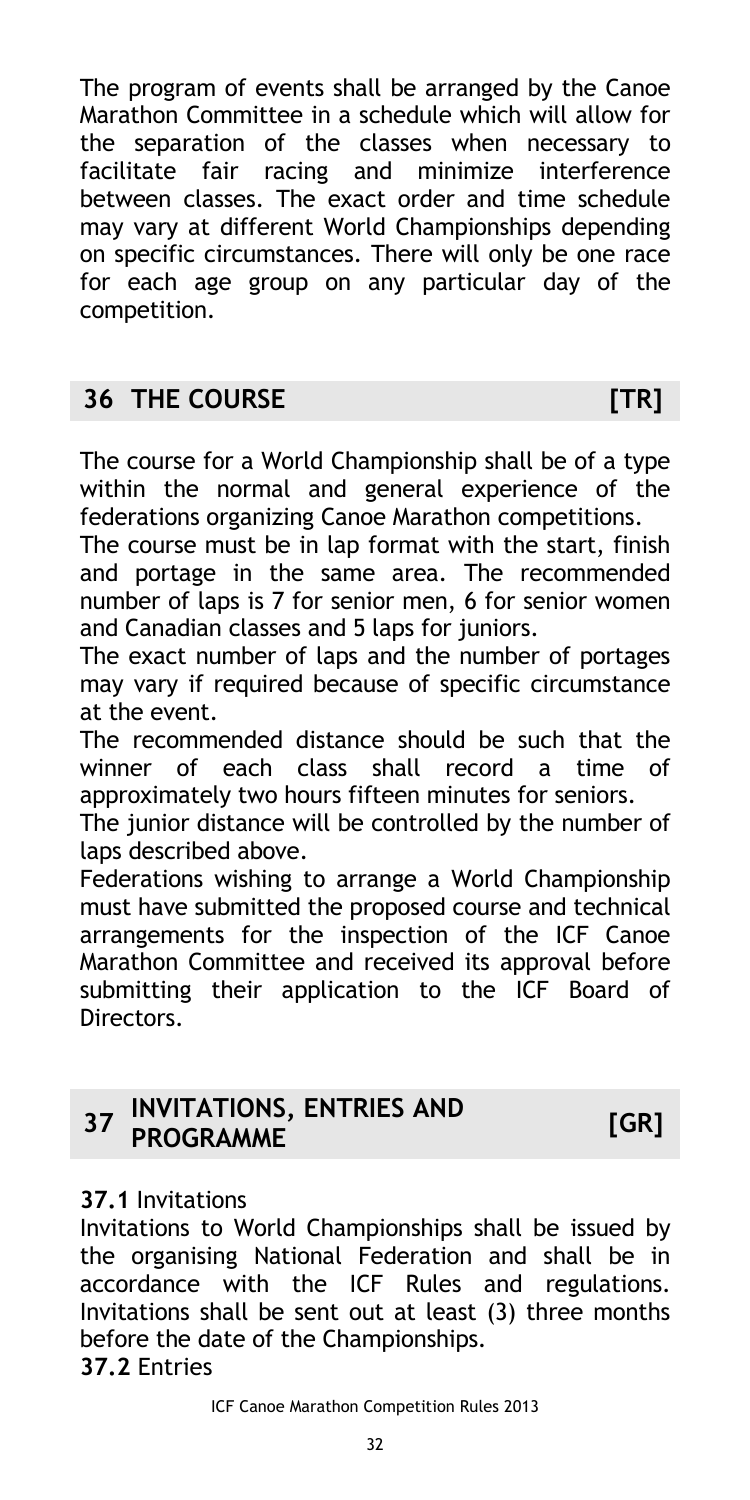**38.2.1** Entries for World Championships can only be made through the National Federation in accordance with the regulations given in the invitation.

Numerical entries: at least 45 days before the first day of the competition

Nominal entries: at least 14 days before the first day of the competition

**37.2.1.1** The entries will only be accepted from members of the ICF.

**37.2.1.2** Entries for all World Championships will be done on the form designed and provided by the ICF, which will be available on-line for each discipline. The form for each discipline is designed in agreement with the respective discipline Committee.

**37.2.2** Entries will contain unique identity number of competitor according to following formula:

DIS NOC G ddmmyyyy 01

| DIS -      | abbreviation of the discipline (CSP, CSL, |
|------------|-------------------------------------------|
|            | CAM, CFR, DRB, CAP, WWC, CSA)             |
| NOC -      | <b>National Olympic Code</b>              |
| $G -$      | Gender: 1 for Male, 2 for Female          |
| ddmmyyyy - | Date of Birth (date, month, year)         |
| $01 -$     | Number of athletes born on the same       |
|            | day in the same country                   |

**37.2.2.1** In crew boats the names of the competitors must be in order that they race in the boat. The first name at the top must be the competitor at the front of the boat (except for Dragon Boat Racing).

**37.2.3** All entries should be made using the on-line system approved by the Technical Committee and provided by the competition organiser. In any case the entry form provided must be completed and sent through the on-line system, e-mail or typed form by fax (handwriting not accepted).

### **37.3** Programme

At least 1 month before the competition, the federations shall receive a provisional programme with starting times and the number of entries from each participating federation in each class. The final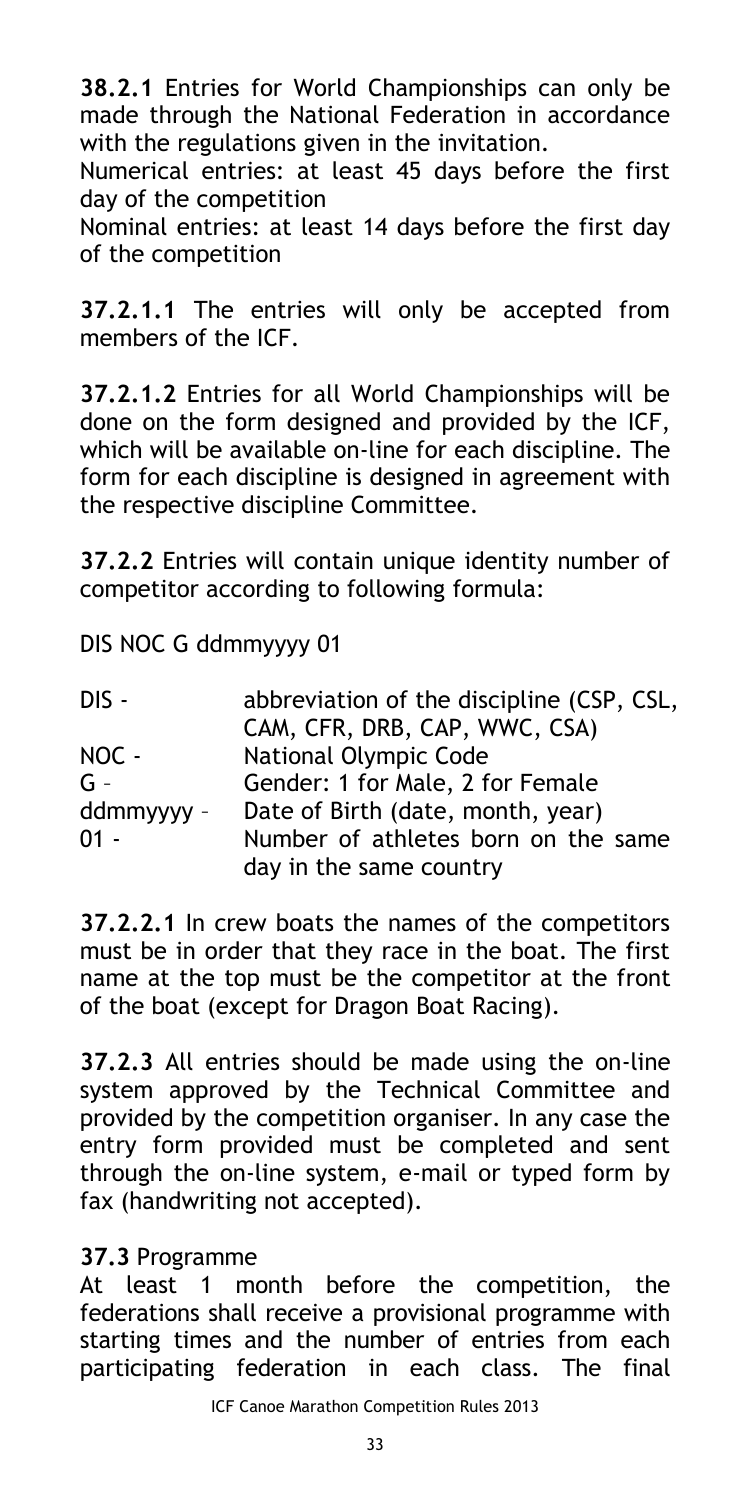programme shall be available 3 days before the competition and shall contain:

a) Starting time of each race.

b) Names and citizenship of all competitors in each class.

c) Full instruction on the course and training arrangements.

# <span id="page-33-0"></span>**38 DRAWING OF LOTS [TR]**

The drawing of lots for the starting position in each class shall be carried out under the control of an ICF official and the supervision of the president of the organising federation or his or her delegate.

# <span id="page-33-1"></span>**39 JURY AND OFFICIALS [GR]**

Final authority at the World Championships shall rest with a Jury composed of up to five persons appointed by the ICF Board of Directors.

One of these persons shall be appointed Chair of the Jury. Subordinate to the Jury are the Chief Official and other officials according to paragraph 9 with the addition of a Chief Medical Officer.

# <span id="page-33-2"></span>**40 APPEALS [GR]**

- **40.1** Competitors have the right to appeal to the Jury against a decision of the Competition Committee. The appeal, in writing and with reasons, must be addressed to the Convener of the Jury and lodged, by the team manager with the Jury Convener not later than 20 minutes after the team manager has been informed, in writing, of the decision against the competitor or team, and has signed the receipt.
- **40.2** If the paddler involved in the disqualification is still completing the course, the time for lodging an appeal shall be extended until one hour after that paddler either completes the course or withdraws from the event.
- **40.3** An appeal must be accompanied by a fee of (or equivalent to) 25 Euros. The fee will be refunded if the appeal is upheld.
- **40.4** On receipt of the appeal, the Convener of the Jury shall advise the relevant team managers and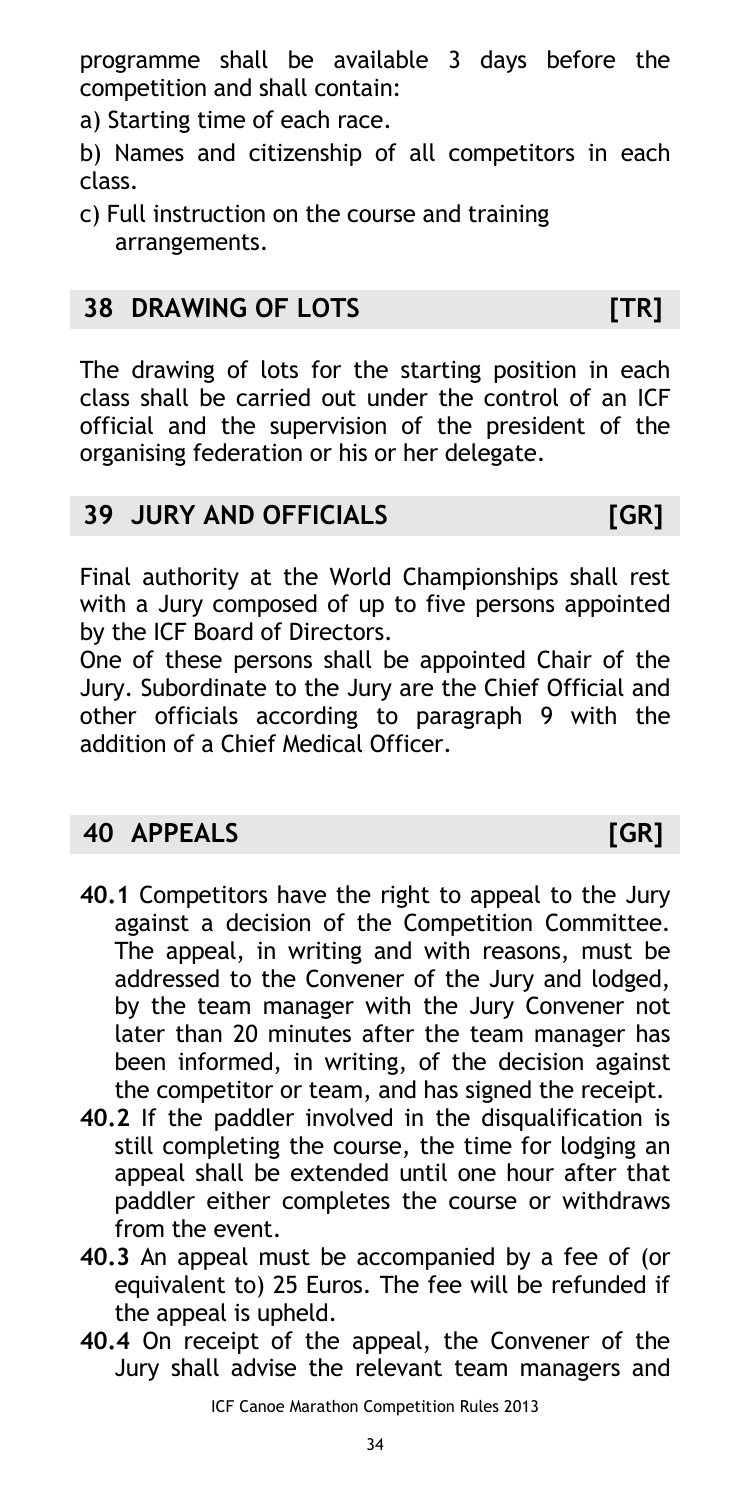indicate arrangements for hearing the appeal.

- **40.5** The appeal shall be heard as soon as possible. Witnesses may be called.
- **40.6** The decision of the Jury is final.
- **40.7** Final results shall be prepared and medals and trophies presented after the Jury's decision is announced, or the time limit for appeals to the Jury has expired (whichever is the latter)

# <span id="page-34-0"></span>**41 CHECK-UP ON BOATS [TR]**

The boat controllers will check boats by means of the usual equipment. At the end of the race the first four boats will be checked again.

# <span id="page-34-1"></span>**42 AWARDS [GR]**

**42.1** The Championships medals shall be given according to the Olympic protocol. The medals shall be given in three values, gilded, silvered and bronze and shall be furnished by the ICF at the expense of the organising national federation. The medals must on no account be presented to any other persons than those who have won the championship races.

Only medals, to the exclusion of other prizes, are to be presented at the official ceremony. Other prizes may be presented on an occasion other than this ceremony.

To maintain the dignity and solemnity of the presentation ceremony the competitor receiving medals must wear training suits or national uniform.

**42.2** Four cups will be awarded as follows:

- One for Kayak Men
- One for Kayak Women
- One for Canoe Men
- One for "Over-All" winning Federation (only Seniors)

Cups will be awarded to the Federation according to the point system defined by the Canoe Marathon Committee.

In case of a tie the Federation with the highest individual position will win the cup in that event.

# <span id="page-34-2"></span>**43 ANTI-DOPING [GR]**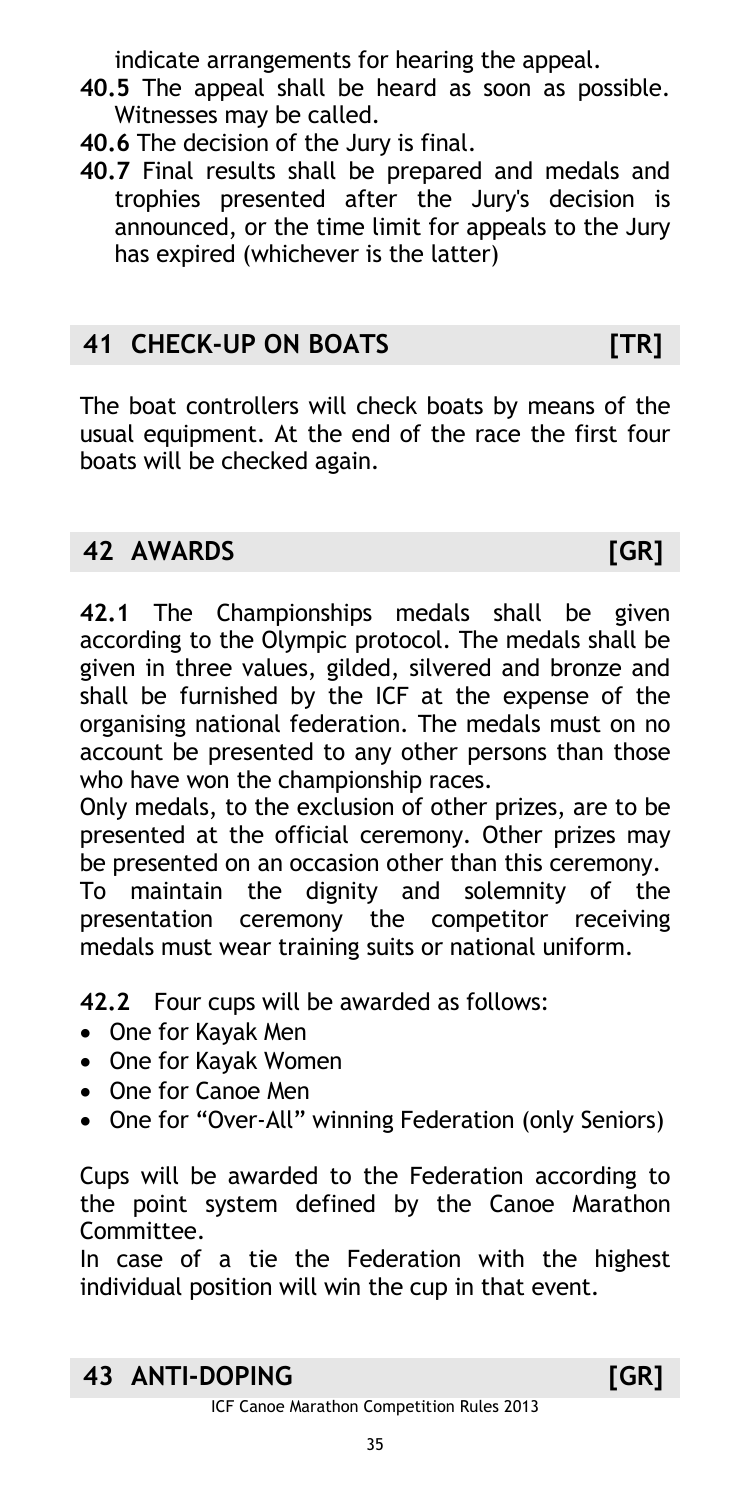Doping, as defined in the Olympic Movement Anti-Doping Code, is strictly forbidden. Anti-Doping control shall be conducted in accordance with the ICF Anti-Doping control regulations under the supervision of the ICF Medical & Anti-Doping Committee.

# <span id="page-35-0"></span>**44 RESULTS AND REPORTS [GR]**

The results of World Championships, reports of any protests made, and other necessary documents concerning the races, must be sent to the ICF Secretary General by the organising National Federation not later than 30 days after the end of the Championships.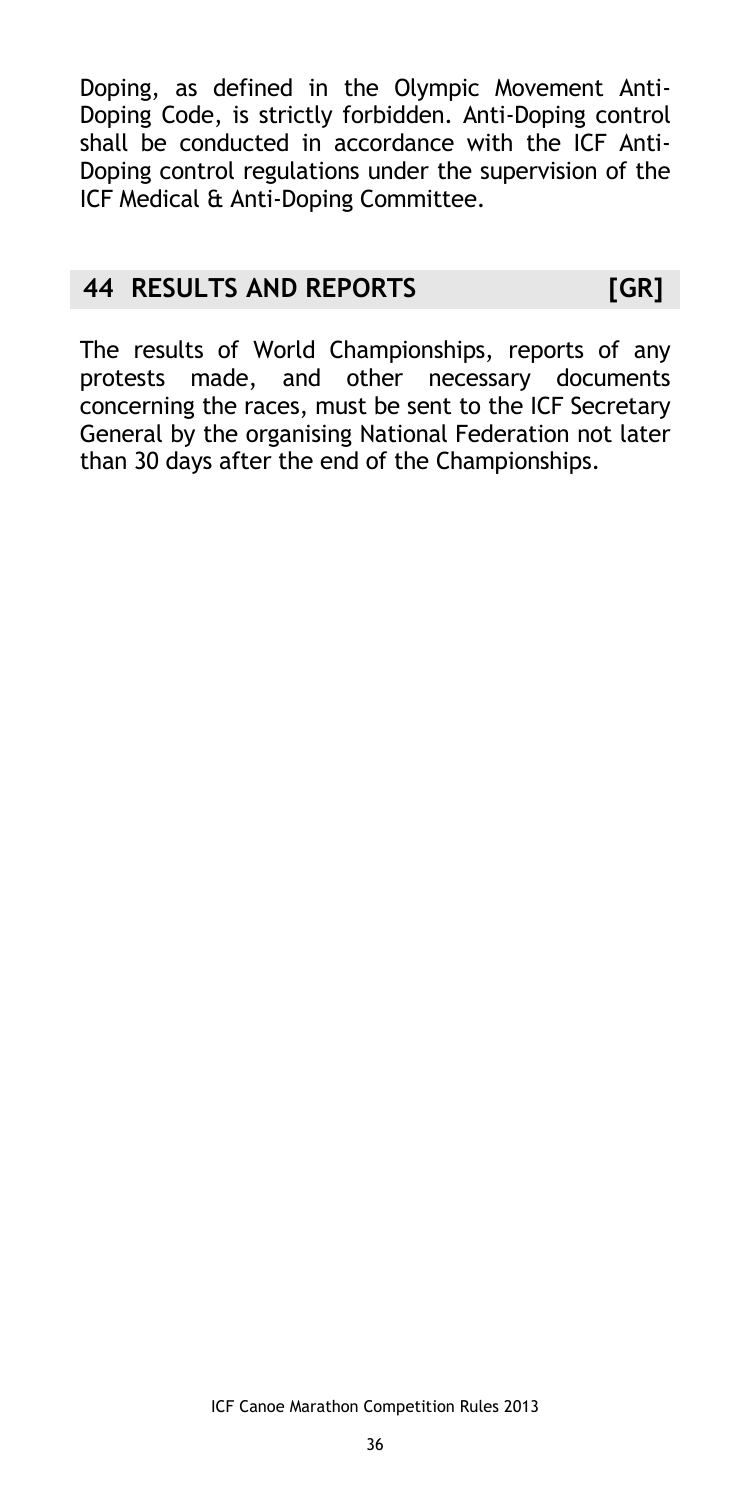# <span id="page-36-2"></span><span id="page-36-1"></span><span id="page-36-0"></span>**APPENDIX I: STANDING BYELAWS TO THE PREPARATION AND ORGANISATION OF WORLD CHAMPIONSHIPS**

# **I – APPLICATION**

- **1.** Application will be made electronically. Two types
- of application will be available:
- **a)** First Time Applicant the venue with no World Cup or World Championships (ICF Competitions) in the last 5 years. Prior to making an application for the organisation of World Championships, the National Federation is obliged to arrange for a Technical Delegate of the ICF, i.e., the Chair of the appropriate ICF Standing Committee or deputy to inspect the proposed venue and the facilities described in the application. The report of this delegate shall be submitted, together with the application, to the ICF Secretary General for submission to the ICF Executive Committee for their decision.
- **b)** ICF Certification Applicant the venue with World Cup or World Championships (ICF Competitions) in the last 5 years.

Both forms are containing questions, which will allow or not allow electronic application.

Application deadline: before  $1<sup>st</sup>$  January five (5) years before the year of the planned event.

**2.** A National Federation applying for World Champion-

ships shall submit a bidding file in electronic format plus one paper copy to the ICF Secretary General before 1<sup>st</sup> January four (4) years before the year of the planned event.

The bidding file shall contain the following details:

- **a)** Proposed date in accordance with the ICF Skeleton Calendar, with the possibility of alterations in justified cases
- **b)** Provisional Competition Schedule
- **c)** Provisional Budget (according to the ICF template)
- **d)** Plans and illustrations of the course (with the checkmarks of all the facilities)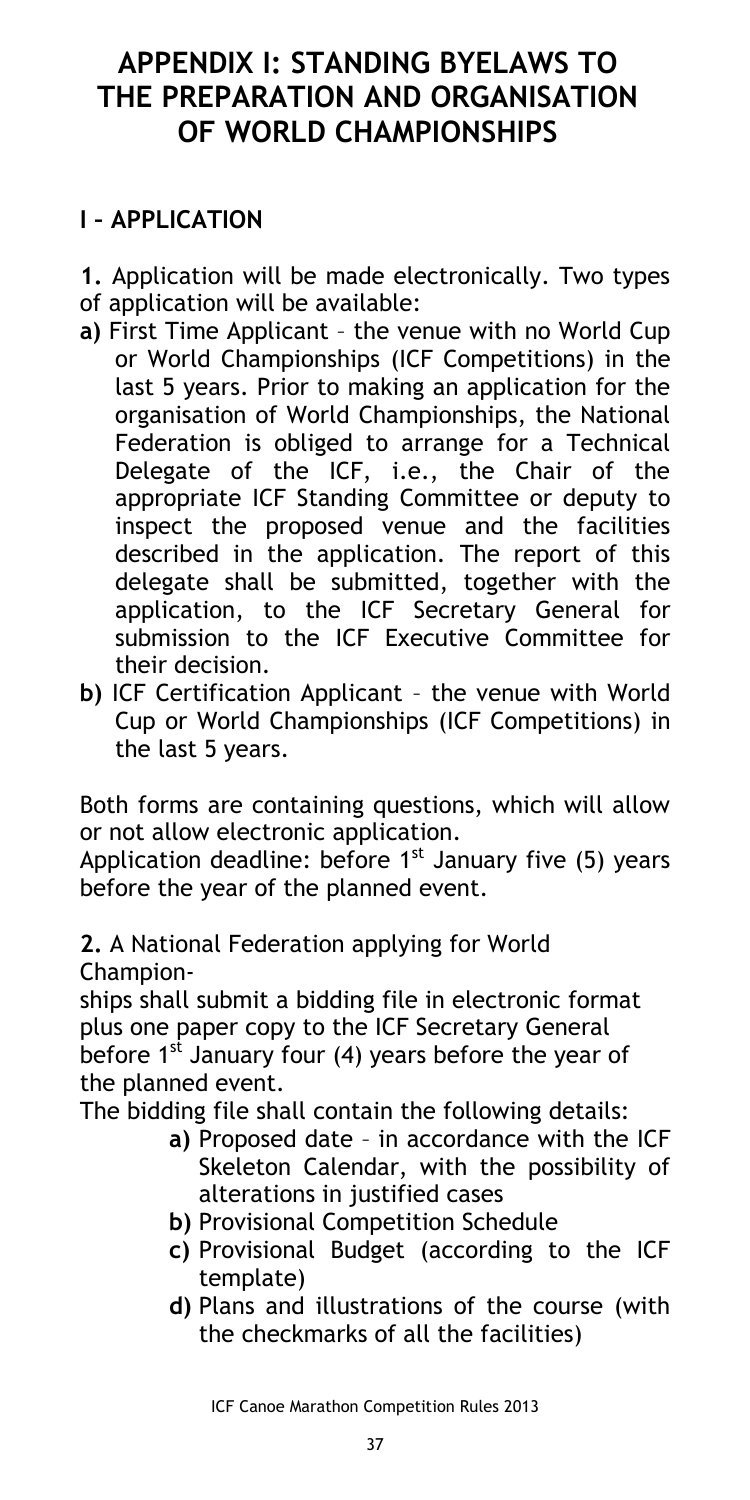- **e)** Public transportation (the means of transportation; the nearest airport, railway or bus station – distance from the course)
- **f)** Accommodation (number of the hotels with the distance from the course, the capacity, the maximum prices, clear definition of categories, price difference in percentage between categories)
- **g)** Transportation (between the hotels and the course out and during the competition)
- **h)** Marketing plan (how the Applicant will advertise and promote the Event, national and international promotion)
- **i)** TV/Media requirements (list of possible broadcasters, description of TV Coverage, number and position of cameras)
- **j)** Motivation and Legacy: why the Applicant wants to organise the event and how will this affect canoeing sport in his city, region or country
- **k)** Description of Innovations which the Applicant wishes to introduce at the World Championships
- **l)** ICF Letter of Agreement signed by the Applicant which is a formal undertaking to adhere to all ICF regulations for organising a World Championships
- **m)** Guarantee letters (City Council, NOC or State Government etc. – anything that proves the higher instance support of the Event)
- **n)** Applicants for Senior World Championships Olympic Disciplines: Copy of the bank transfer of  $\epsilon$  15.000 as a guarantee, which will be given back to the Applicant in case the application is refused or after the event is successfully finished.

# **II - PRESENTATION TO THE ICF BOARD OF DIRECTORS**

The minimum requirement for applicants is to submit a written presentation to the ICF Board of Directors. Audio-visual presentations of no more than 10 minutes may be used to supplement this written presentation if the applicant feels it is necessary.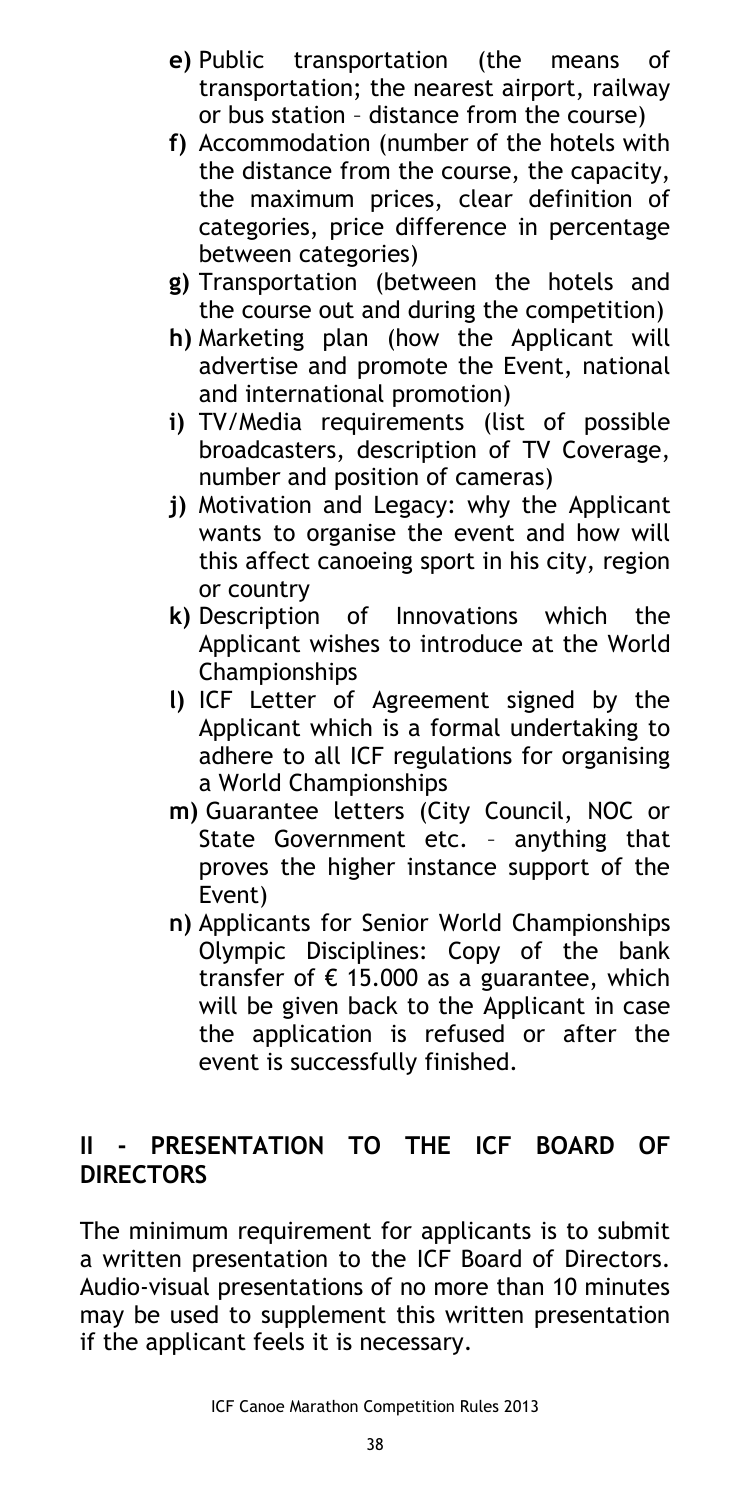- **a)** All applicants must have signed their part of a Letter of Agreement with the ICF before the ICF Board of Directors awards the World Championships.
- **b)** The ICF Board of Directors will allocate an Event only four (4) years in advance. Allocations will be decided only for one year (for example – in the year 2007, only events for 2011 will be decided).

# **IV – PREPARATION**

**1.** The Agreement between the ICF and the organising National Federation must be signed within 90 days after the allocation of the World Championships.

**2.** Prior to the World Championships, the organising National Federation shall, at a date fixed by the ICF Standing Committee concerned, make a report on the progress of the preparations for the World Championships and arrange that the Technical Delegate of the ICF is given an opportunity to check at least once the progress of the preparations at the venue. The cost of the Delegate's travel and accommodation shall be borne by the organising National Federation.

**3.** The organising National Federation is responsible for accommodation with full board for the Members of the Jury and the Chief Official.

**4.** Each National Federation shall be provided with two (2) identity cards for access to the areas of the Competition Committee and the Jury. Only persons in possession of such an identity card are allowed to speak on behalf of their National Federation. These persons are to be named at the team leaders meeting.

# **V – REPORT**

The organising National Federation is obligated to forward after the World Championships to the ICF the final report containing the following:

- **1.** Paper results
- **2.** Electronic results in PDF and excel format
- **3.** Set of entry forms, bulletins, tickets